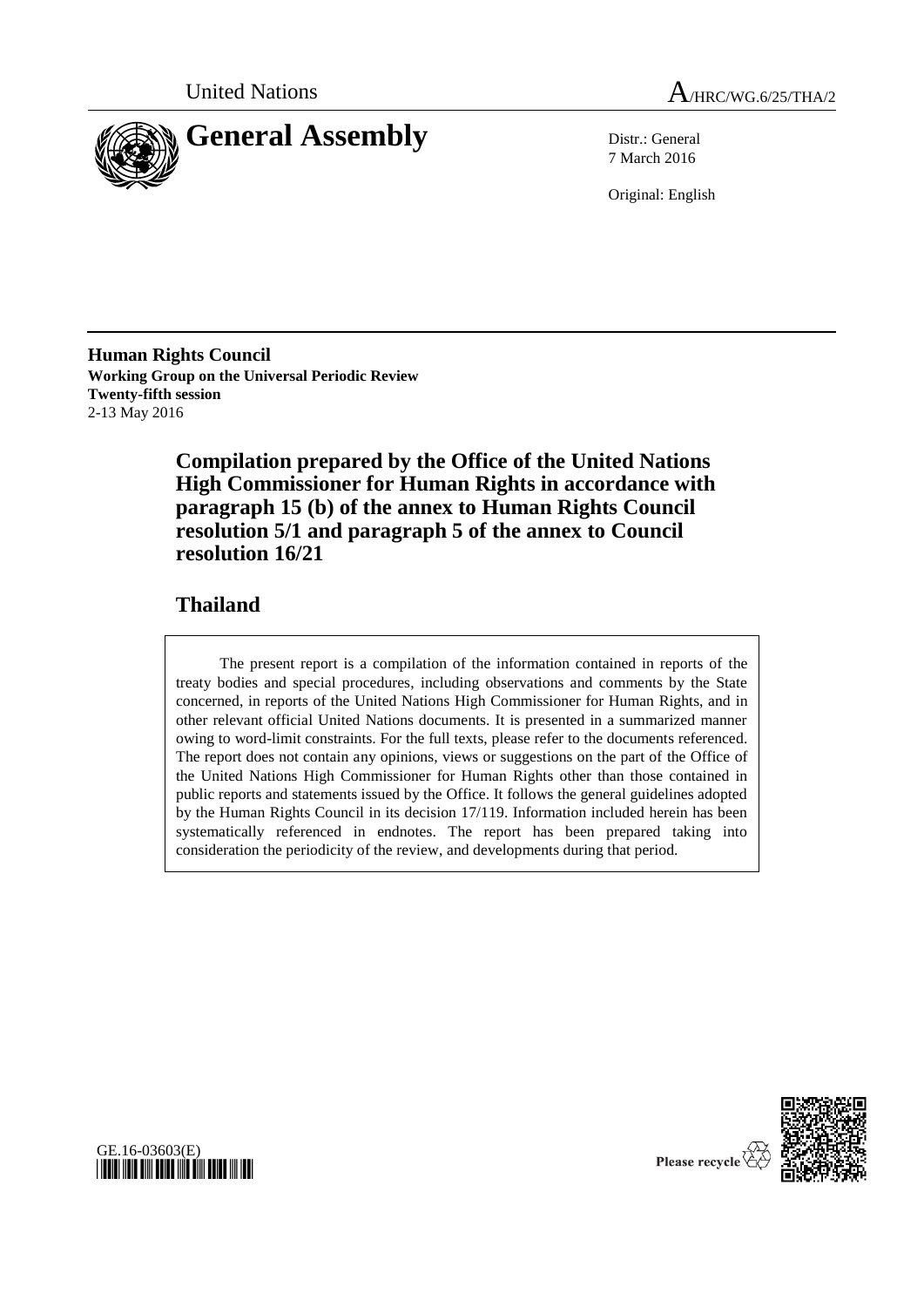# **I. Background and framework**

## **A. Scope of international obligations**<sup>1</sup>

#### **1. International human rights treaties** 2

|                                     | Status during previous cycle                                                                                                                                                                                                                                                                                                                                                                                                                                                                                                                                                                                                                                                                                                                           | Action after review                                                                                                                                                                      | Not ratified/not accepted |
|-------------------------------------|--------------------------------------------------------------------------------------------------------------------------------------------------------------------------------------------------------------------------------------------------------------------------------------------------------------------------------------------------------------------------------------------------------------------------------------------------------------------------------------------------------------------------------------------------------------------------------------------------------------------------------------------------------------------------------------------------------------------------------------------------------|------------------------------------------------------------------------------------------------------------------------------------------------------------------------------------------|---------------------------|
| Ratification, accession or          | <b>ICERD</b> (2003)                                                                                                                                                                                                                                                                                                                                                                                                                                                                                                                                                                                                                                                                                                                                    | ICPPED (signature, 2012)                                                                                                                                                                 | <b>ICCPR-OP2</b>          |
| succession                          | <b>ICESCR (1999)</b>                                                                                                                                                                                                                                                                                                                                                                                                                                                                                                                                                                                                                                                                                                                                   |                                                                                                                                                                                          | OP-CAT                    |
|                                     | <b>ICCPR</b> (1996)                                                                                                                                                                                                                                                                                                                                                                                                                                                                                                                                                                                                                                                                                                                                    |                                                                                                                                                                                          | <b>ICRMW</b>              |
|                                     | <b>CEDAW</b> (1985)                                                                                                                                                                                                                                                                                                                                                                                                                                                                                                                                                                                                                                                                                                                                    |                                                                                                                                                                                          | ICPPED (signature, 2012)  |
|                                     | CAT (2007)                                                                                                                                                                                                                                                                                                                                                                                                                                                                                                                                                                                                                                                                                                                                             |                                                                                                                                                                                          |                           |
|                                     | CRC (1992)                                                                                                                                                                                                                                                                                                                                                                                                                                                                                                                                                                                                                                                                                                                                             |                                                                                                                                                                                          |                           |
|                                     | <b>OP-CRC-AC (2006)</b>                                                                                                                                                                                                                                                                                                                                                                                                                                                                                                                                                                                                                                                                                                                                |                                                                                                                                                                                          |                           |
|                                     | OP-CRC-SC (2006)                                                                                                                                                                                                                                                                                                                                                                                                                                                                                                                                                                                                                                                                                                                                       |                                                                                                                                                                                          |                           |
|                                     | CRPD (2008)                                                                                                                                                                                                                                                                                                                                                                                                                                                                                                                                                                                                                                                                                                                                            |                                                                                                                                                                                          |                           |
| Reservations and/or<br>declarations | <b>ICERD</b> (interpretative<br>declaration, 2003;<br>reservations, art. $4$ (a) (b) and art. $9$ (3), 2012)<br>(c) and art. 22, 2003)<br>ICESCR (declaration, art. 1)<br>(1), 1999)<br>ICCPR (declaration, art. $1(1)$<br>and art. 20, 1996)<br>CEDAW (declaration, 1985;<br>reservation, art. 29 (1), 1985;<br>withdrawal of reservation,<br>art. $11(1)$ (b) and art. $15(3)$ ,<br>1991; withdrawal of<br>reservation, art. $9(2)$ , 1992)<br>CAT (interpretative<br>declaration, art. 1, art. 4 and<br>art. 5, 2007; reservation, art.<br>30(1), 2007<br>CRC (reservation, art. 22,<br>1992; withdrawal of<br>reservation, art. 29, 1997;<br>withdrawal of reservation,<br>art. 7, 2010)<br>OP-CRC-AC (declaration,<br>art. 3 (2): 18 years, 2006) | <b>ICCPR</b> (withdrawal of<br>declarations, art. $6(5)$ and<br>CEDAW (withdrawal of<br>reservation, art. 16, 2012)<br>CRPD (withdrawal<br>interpretative declaration,<br>art. 18, 2015) |                           |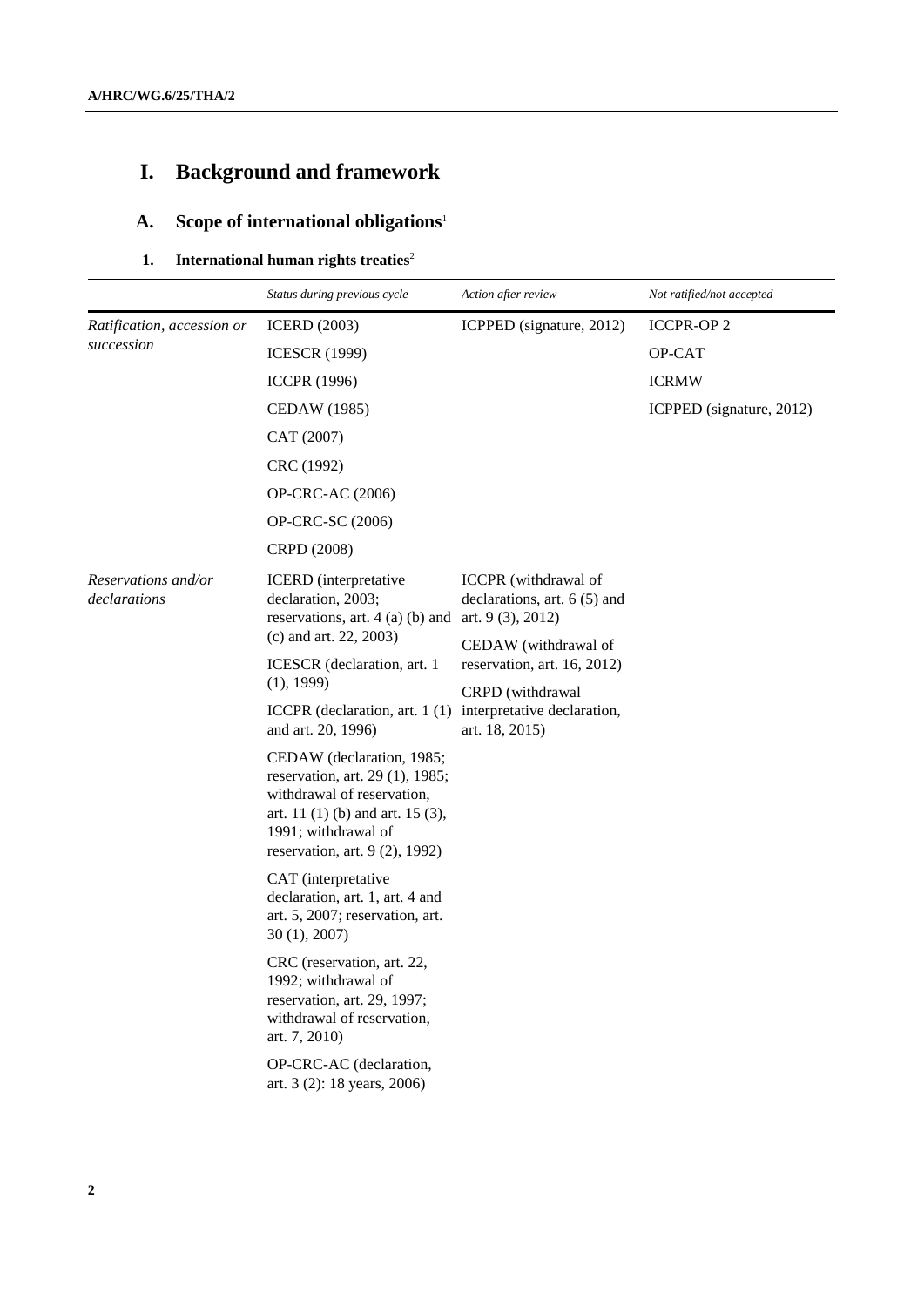#### **A/HRC/WG.6/25/THA/2**

|                                                                       | Status during previous cycle                   | Action after review                                                             | Not ratified/not accepted                                                                                            |
|-----------------------------------------------------------------------|------------------------------------------------|---------------------------------------------------------------------------------|----------------------------------------------------------------------------------------------------------------------|
| Complaints procedures,<br>inquiries and urgent<br>action <sup>3</sup> | OP-CEDAW, art. 8 (2000)<br>CAT, art. 20 (2007) | OP-CRC-IC, arts. 12 and 13 ICERD, art. 14<br>(2012)<br>ICPPED (signature, 2011) | <b>OP-ICESCR</b><br>ICCPR, art. 41<br><b>ICCPR-OP1</b><br>CAT, arts. 21 and 22<br>OP-CRC-IC, art. 12<br><b>ICRMW</b> |
|                                                                       |                                                |                                                                                 | <b>OP-CRPD</b><br>ICPPED (signature, 2011)                                                                           |

|                                                    | Status during previous cycle                                           | Action after review | Not ratified                                                                        |
|----------------------------------------------------|------------------------------------------------------------------------|---------------------|-------------------------------------------------------------------------------------|
| Ratification,<br><i>accession or</i><br>succession |                                                                        |                     | Convention on the<br>Prevention and<br>Punishment of the Crime<br>of Genocide       |
|                                                    |                                                                        |                     | Rome Statute of the<br>International Criminal<br>Court                              |
|                                                    |                                                                        |                     | Palermo Protocol <sup>5</sup>                                                       |
|                                                    |                                                                        |                     | Conventions on refugees<br>and stateless persons <sup>6</sup>                       |
|                                                    | Geneva Conventions of 12 August<br>19497                               |                     | Additional Protocol I, II<br>and III to the 1949<br>Geneva Conventions <sup>8</sup> |
|                                                    | ILO fundamental conventions except<br>Nos. 87, 98 and 111 <sup>9</sup> |                     | <b>ILO Conventions Nos.</b><br>169 and $189^{10}$                                   |
|                                                    |                                                                        |                     | Convention against<br>Discrimination in<br>Education                                |

## **2. Other main relevant international instruments**<sup>4</sup>

1. Several treaty bodies encouraged Thailand to ratify OP-ICESCR, ICCPR-OP1, ICCPR-OP 2, OP-CAT, OP-CRPD, ICRMW and ICPPED.<sup>11</sup>

2. In 2014, the Committee against Torture recommended that Thailand consider withdrawing the declarations to articles 1, 4 and 5 of the Convention.<sup>12</sup> In 2012, the Committee on the Rights of the Child recommended the withdrawal of its reservation concerning article 22.<sup>13</sup> In 2012, the Committee on the Elimination of Racial Discrimination urged Thailand to withdraw its interpretative declaration on the Convention<sup>14</sup> and its reservation to article  $4.^{15}$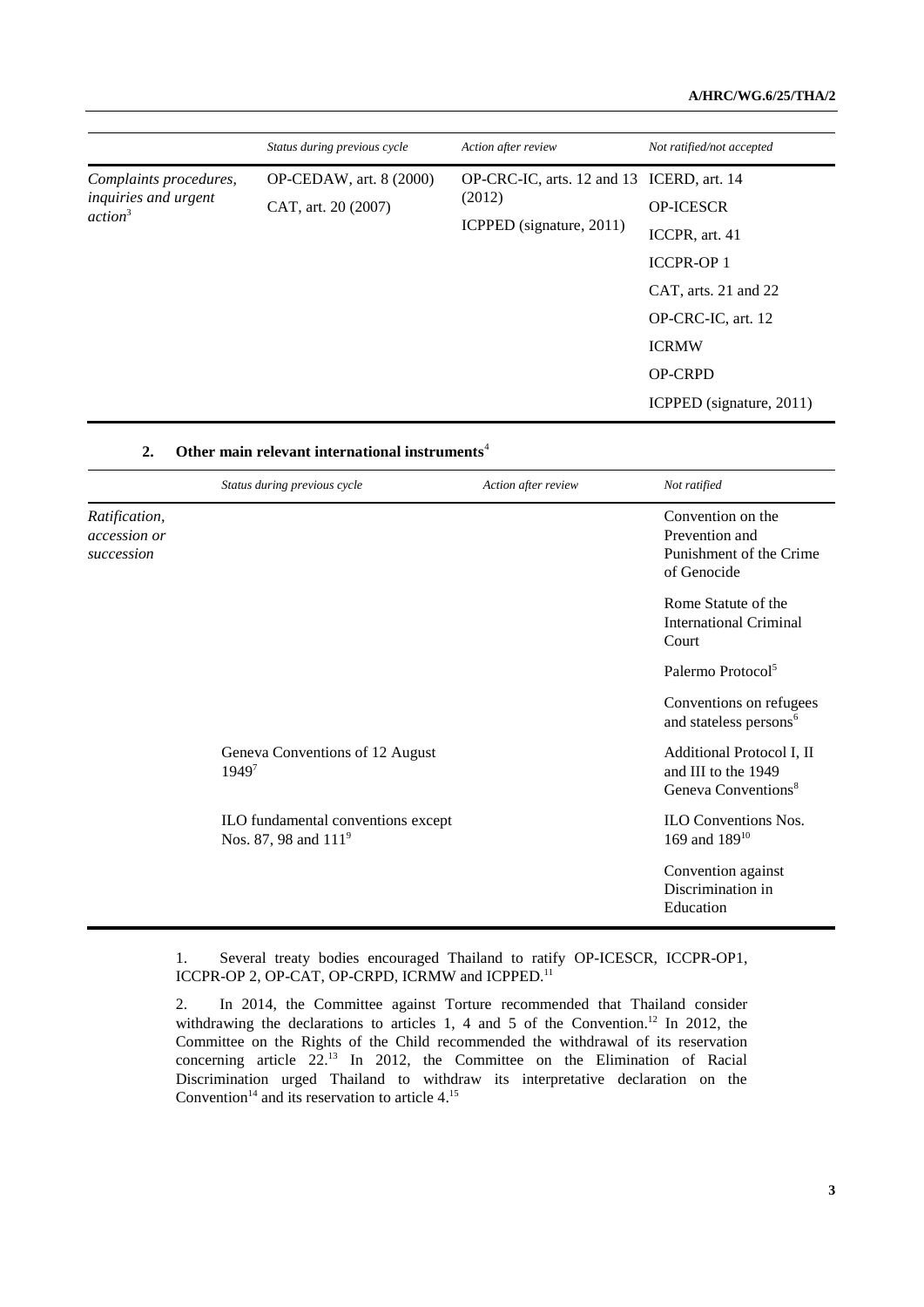3. The Committee on the Rights of the Child and United Nations country team in Thailand recommended ratifying the Conventions on Statelessness, $16$  the Convention against Discrimination in Education<sup>17</sup> and ILO Convention No. 189.<sup>18</sup> The Committee on the Elimination of Racial Discrimination encouraged Thailand to pursue the universal periodic review commitment to review its position on the 1951 Convention relating to the Status of Refugees and the 1967 Protocol thereto.<sup>19</sup>

4. The Special Rapporteur on trafficking in persons, especially women and children, recommended that the Government of Thailand ratify the Protocol to Prevent, Suppress and Punish Trafficking in Persons, Especially Women and Children, supplementing the United Nations Convention against Transnational Organized Crime, ICRMW and ILO Convention No. 189. 20

5. In 2015, the Committee on Economic, Social and Cultural Rights<sup>21</sup> encouraged Thailand to ILO Convention No. 169. The same Committee recommended considering ratifying ILO Work in Fishing Convention, 2007 (No. 188)<sup>22</sup> and Freedom of Association and Protection of the Right to Organise Convention, 1948 (No. 87).<sup>23</sup>

#### **B. Constitutional and legislative framework**

6. In the light of the ongoing constitutional reform, the Committee on Economic, Social and Cultural Rights invited Thailand to give direct constitutional recognition to the Covenant to guarantee its enforceability by courts.<sup>24</sup>

7. The United Nations High Commissioner for Human Rights and the country team expressed concerns that, following the military coup in May 2014, the Interim Constitution gave unfettered powers to the National Council for Peace and Order to give any order deemed necessary and that the orders issued by the Council, regardless of their executive, legislative and judicial force, were deemed to be legal, constitutional and conclusive.<sup>25</sup>

8. The country team recommended that the new constitution drafting process be inclusive and participatory, and that the key democratic and human rights principles be incorporated in the new constitution in line with the obligations of Thailand under international human rights law.<sup>26</sup>

#### **C. Institutional and human rights infrastructure and policy measures**

| National human rights institution                        | Status during previous cycle | Status during present cycle <sup>28</sup> |
|----------------------------------------------------------|------------------------------|-------------------------------------------|
| National Human Rights Commission A (2008)<br>of Thailand |                              | B(2016)                                   |

**Status of national human rights institutions**<sup>27</sup>

9. The Committee on Economic, Social and Cultural Rights was concerned about the institutional shortcomings of the National Human Rights Commission of Thailand recommending that all necessary measures be taken, including the recommendations made by the International Coordinating Committee of National Institutions for the Promotion and Protection of Human Rights, to ensure that the Commission is a fully independent institution to fulfil its mandate in conformity with the principles relating to the status of national institutions for the promotion and protection of human rights (the Paris Principles).<sup>29</sup> The Committee on the Rights of Child urged Thailand to establish a special unit for children.<sup>30</sup>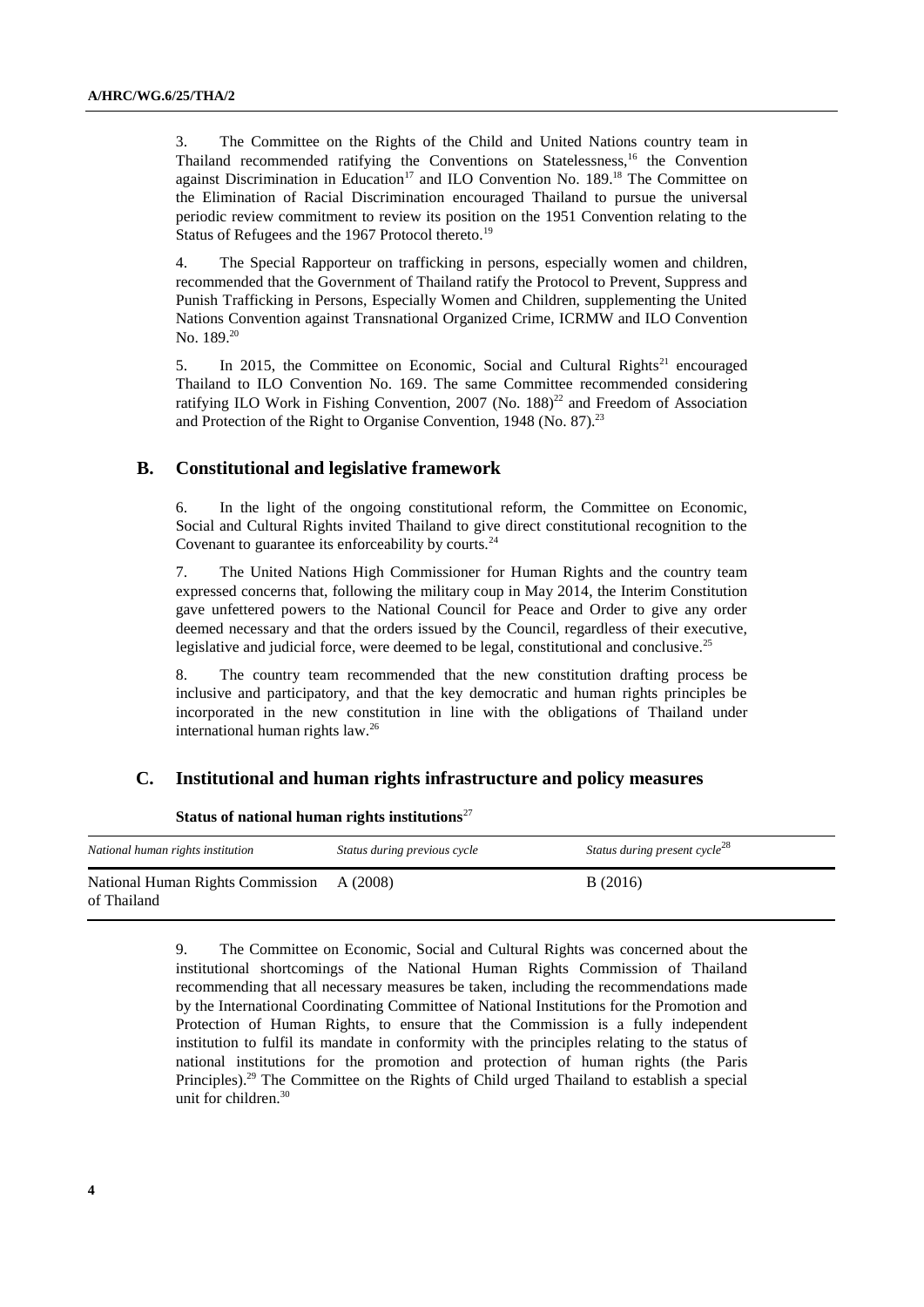10. The country team noted the third National Human Rights Action Plan (2014-2018) and expressed concern that implementation challenges remained owing to bottlenecks in the coordination mechanism, a lack of understanding of the policies at the implementation level, the insufficient and/or uncoordinated data system, insufficient budget and in some cases, the poor quality of some of the policies.<sup>31</sup>

## **II. Cooperation with human rights mechanisms**

## **A. Cooperation with treaty bodies**

#### **1. Reporting status**

| Treaty body                                                                    | Concluding<br>observations included in submitted since<br>previous review | Latest report<br>previous review | Latest concluding<br>observations  | Reporting status                                                |
|--------------------------------------------------------------------------------|---------------------------------------------------------------------------|----------------------------------|------------------------------------|-----------------------------------------------------------------|
| Committee on the<br>Elimination of<br>Racial<br>Discrimination                 |                                                                           |                                  | August 2012                        | Combined fourth to seventh<br>reports due in 2016               |
| Committee on<br>Economic, Social<br>and Cultural<br>Rights                     |                                                                           | 2012                             | June 2015                          | Third report due in 2020                                        |
| Human Rights<br>Committee                                                      | <b>July 2005</b>                                                          | 2015                             |                                    | Second report pending<br>consideration                          |
| Committee on the February 2006<br>Elimination of<br>Discrimination of<br>Women |                                                                           | 2015                             |                                    | Combined sixth to seventh reports<br>pending consideration      |
| Committee<br>against Torture                                                   |                                                                           | 2013                             | May 2014                           | Second report due in 2018                                       |
| Committee on the January 2006<br>Rights of the<br>Child                        |                                                                           |                                  | OP-CRC-AC and OP-<br>CRC-SC, 2012) | February 2012 (CRC, Combined fifth to sixth reports<br>due 2017 |
| Committee on the -<br><b>Rights of Persons</b><br>with Disabilities            |                                                                           | 2012                             |                                    | Initial report pending<br>consideration in 2016                 |

#### **2. Responses to specific follow-up requests by treaty bodies**

| Concluding observations                           |        |                                                                                             |                                              |
|---------------------------------------------------|--------|---------------------------------------------------------------------------------------------|----------------------------------------------|
| Treaty body                                       | Due in | Subject matter                                                                              | Submitted in                                 |
| Committee on the 2013<br>Elimination of<br>Racial |        | Situation of Malayu women; application of<br>special laws in the southern border provinces; | $2014.33$ Follow-up dialogue<br>ongoing $34$ |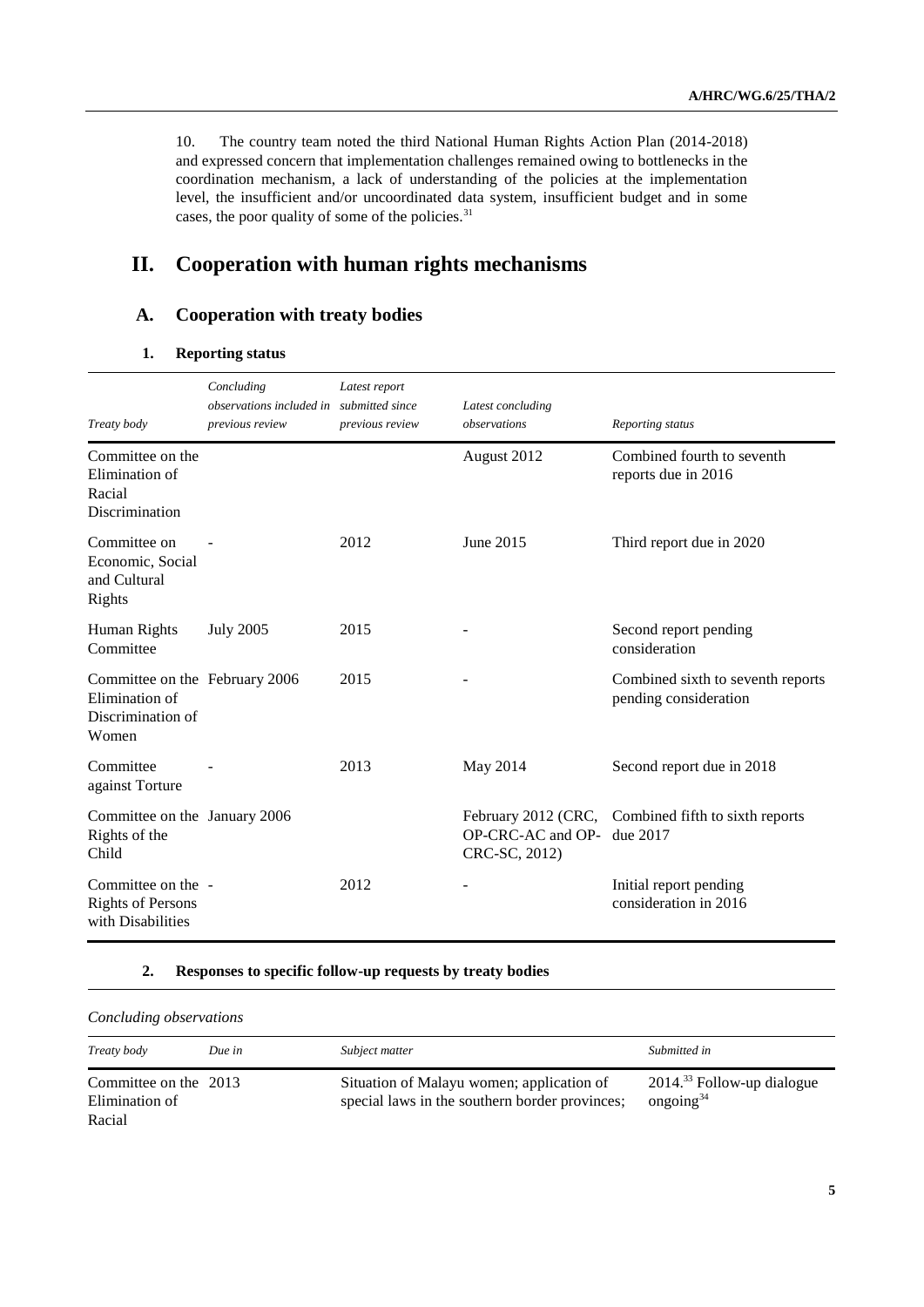| Concluding observations      |        |                                                                                                                                                                                                                           |                                            |
|------------------------------|--------|---------------------------------------------------------------------------------------------------------------------------------------------------------------------------------------------------------------------------|--------------------------------------------|
| Treaty body                  | Due in | Subject matter                                                                                                                                                                                                            | Submitted in                               |
| Discrimination               |        | refugees and asylum seekers $^{32}$                                                                                                                                                                                       |                                            |
| Committee<br>against Torture | 2015   | Legal safeguards for detained persons;<br>investigations of allegations of torture by law<br>enforcement personnel; and prosecuting<br>suspects and sanctioning perpetrators of torture<br>or ill-treatment <sup>35</sup> | $2015.^{36}$ Follow-up dialogue<br>ongoing |

## *Concluding observations*

## **B.** Cooperation with special procedures<sup>37</sup>

|                                                          | Status during previous cycle                                                                             | Current status                       |
|----------------------------------------------------------|----------------------------------------------------------------------------------------------------------|--------------------------------------|
| Standing invitation                                      | N <sub>0</sub>                                                                                           | Yes                                  |
| Visits undertaken                                        | Human rights defenders                                                                                   | Trafficking                          |
|                                                          |                                                                                                          | Water and sanitation                 |
| Visits agreed to in principle                            | Trafficking                                                                                              | Torture                              |
|                                                          | Sale of children                                                                                         |                                      |
| Visits requested                                         | Health                                                                                                   | Disappearances                       |
|                                                          | Freedom of opinion and expression                                                                        | Human rights and counter-terrorism   |
|                                                          | Summary execution                                                                                        | Human rights defenders               |
|                                                          | Minority                                                                                                 | Food                                 |
|                                                          | Arbitrary detention                                                                                      | Freedom of association and assembly  |
|                                                          | Housing                                                                                                  | Racism                               |
|                                                          | Water and sanitation                                                                                     | Internally displaced persons         |
|                                                          | Counter terrorism                                                                                        | Extreme poverty                      |
|                                                          | Migrants                                                                                                 | Disposal of hazardous substances and |
|                                                          | Food                                                                                                     | wastes                               |
|                                                          | Human rights defenders                                                                                   | Sale of children                     |
|                                                          |                                                                                                          | Minority issues                      |
|                                                          |                                                                                                          | Arbitrary detention                  |
| Responses to letters of allegation and<br>urgent appeals | During the period under review, 39 communications were sent and the<br>Government replied to 30 of them. |                                      |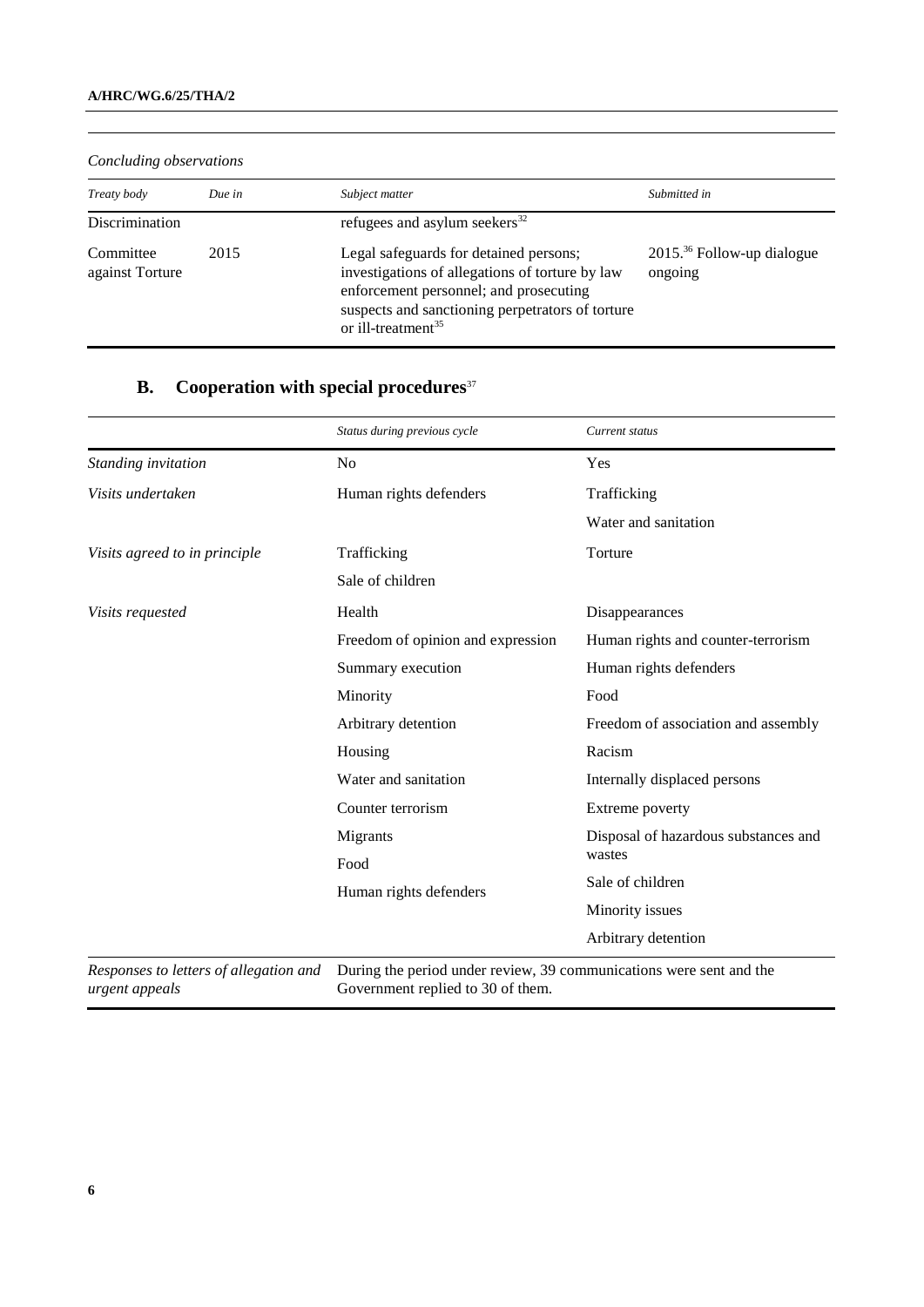## **C. Cooperation with the Office of the United Nations High Commissioner for Human Rights**

11. Thailand contributed financially to the Office of the United Nations High Commissioner for Human Rights (OHCHR) in 2013, 2014 and 2015.

## **III. Implementation of international human rights obligations, taking into account applicable international humanitarian law**

#### **A. Equality and non-discrimination**

12. The Committee on Economic, Social and Cultural Rights recommended that Thailand adopt a comprehensive anti-discrimination law that includes all the grounds for discrimination set out in article 2 of the Covenant.<sup>38</sup>

13. The Committee on Economic, Social and Cultural Rights noted the adoption of the Gender Equality Act 2015, but was concerned that the Act permitted discrimination against women, inter alia, on grounds of religious practice and national security.<sup>39</sup>

14. The Committee on the Elimination of Racial Discrimination urged Thailand to introduce a definition of racial discrimination into its legislation, in accordance with article 1 of the Convention, and to make it an offence punishable by law. 40

15. The Committee on the Elimination of Racial Discrimination remained seriously concerned at the discriminatory impact of the application of the special laws in force in the southern border provinces, including reports of identity checks and arrests carried out on the basis of racial profiling, as well as reports of torture and enforced disappearance of Malayu Thais.<sup>41</sup> It was also concerned by reports that Malayu women were facing double discrimination in many fields of political and social life.<sup>42</sup>

## **B. Right to life, liberty and security of the person**

16. The country team expressed concern about the inclusion of the death penalty in the new Anti-Corruption Law urging Thailand to repeal the clause expanding the use of the death penalty for economic crimes.<sup>43</sup>

17. The Committee against Torture remained seriously concerned at: the absence of a definition of enforced disappearance and the absence of the recognition of enforced disappearance as an offence in the domestic legislation; the continuing and numerous alleged cases of enforced disappearance, in particular against human rights, anti-corruption and environmental activists, as well as witnesses of human rights violations; and the failure to resolve most cases of enforced disappearance, provide remedy to the relatives of missing persons, and prosecute those responsible.<sup>44</sup> The Committee on Economic, Social and Cultural Rights expressed related concerns.<sup>45</sup>

18. The High Commissioner for Human Rights urged the Government to take decisive and sustained efforts to investigate the whereabouts of at least 82 people listed as disappeared, including respected lawyer Somchai Neelapaijit who went missing nearly twelve years ago. The High Commissioner also called on the Government to criminalize enforced disappearance in legislation, in line with international standards, and to ratify ICPPED. 46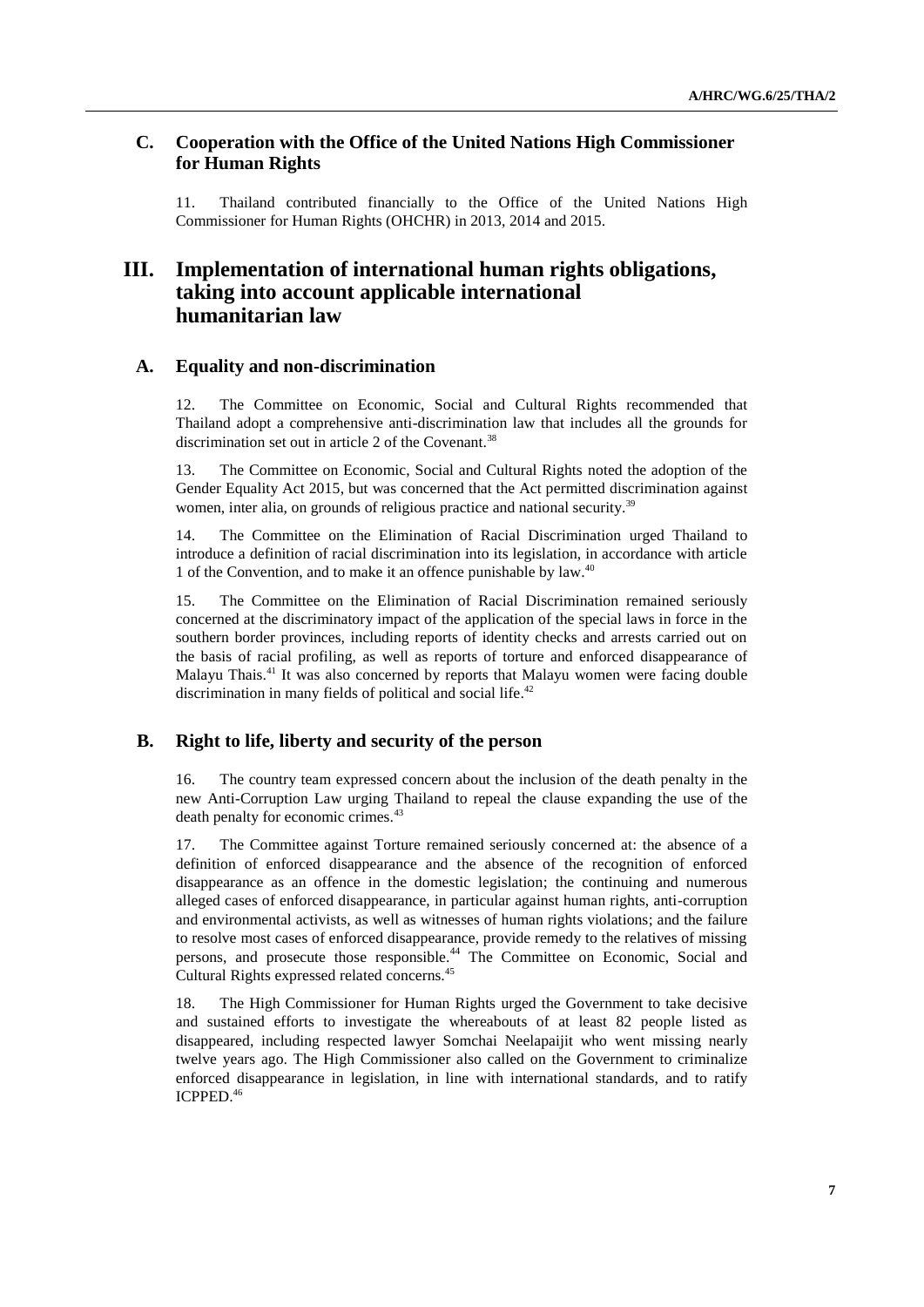19. OHCHR expressed concern that the rights of poor communities in maintaining access to land and livelihood were not being upheld and urged the Government to comply with its international human rights obligations in pursuing its land policies. Particular concern was expressed that the push of the National Council for Peace and Order for quick solutions had led to violations of international human rights standards, including the failure to ensure free, prior and informed consent of communities, violence, intimidation and threats against those seeking to defend community rights and, at times, forced evictions.<sup>47</sup> The Committee on Economic, Social and Cultural Rights also urged Thailand to adopt a human rights-based approach in its development projects and to ensure access to land and adequate housing for all.<sup>48</sup>

20. The Committee against Torture urged Thailand to adopt a definition of torture that covers all the elements contained in article 1 of the Convention, to include torture as a separate and specific crime in its legislation and ensure that penalties for the crime of torture are commensurate with the gravity of the crime, and to ensure that acts amounting to torture are not subject to any statute of limitation.<sup>49</sup>

21. The same Committee remained seriously concerned about the numerous, ongoing and consistent allegations about the routine use of torture and ill-treatment by security and military officials in the southern border provinces to obtain confessions. That situation was exacerbated by the application of three special laws, which provided broad emergency powers to the security and military forces outside of judicial control.<sup>50</sup> It urged Thailand to ensure that the application of martial law does not, under any circumstances, contradict the rights guaranteed in the Convention.<sup>51</sup>

22. Similarly, the country team noted that in southern border provinces, the martial and special emergency laws had been in effect for more than ten years as a response to the armed insurgency. Those laws had negative implications on the rule of law, including due process guarantees. They also significantly curtailed citizens' fundamental freedoms, put them at risk of intimidation and harassment by authorities and created an environment of impunity whereby security forces were systematically not held accountable for human rights abuses, including torture, extrajudicial killing, and other violations. Insurgent groups routinely targeted civilians, either for targeted assassination or as collateral damage. Access to information remained challenging in the light of the nationwide ban on community radio stations after the coup. The country team expressed particular concern about the current practice of the security forces collecting DNA samples, which had resulted in the intimidation, harassment and detention of youths, including children of Malay ethnicity.<sup>52</sup>

23. The Committee against Torture recommended that Thailand reaffirm the absolute prohibition of torture and publicly condemn all practices of torture, accompanied by a clear warning that anyone committing such acts or complicit or participating in torture will be held personally responsible before the law and subjected to criminal prosecution.<sup>53</sup> It remained deeply concerned at the climate of de facto impunity for acts of torture, recommending that Thailand ensure that all allegations of torture or ill-treatment are promptly, thoroughly and impartially investigated by a fully independent civilian body, that perpetrators are duly prosecuted and, if found guilty, convicted with penalties that are commensurate with the grave nature of their crimes.<sup>54</sup>

24. The same Committee remained seriously concerned at the extremely high levels of overcrowding and harsh conditions prevailing in detention facilities, including immigration detention centres. <sup>55</sup> The Committee on Economic, Social and Cultural Rights recommended that Thailand ensure that asylum seekers, refugees, and migrants be detained only when absolutely necessary and the time of detention is limited to a strict minimum.<sup>56</sup>

25. The Committee against Torture recommended that Thailand put an immediate halt to harassment and attacks against human rights defenders, journalists and community leaders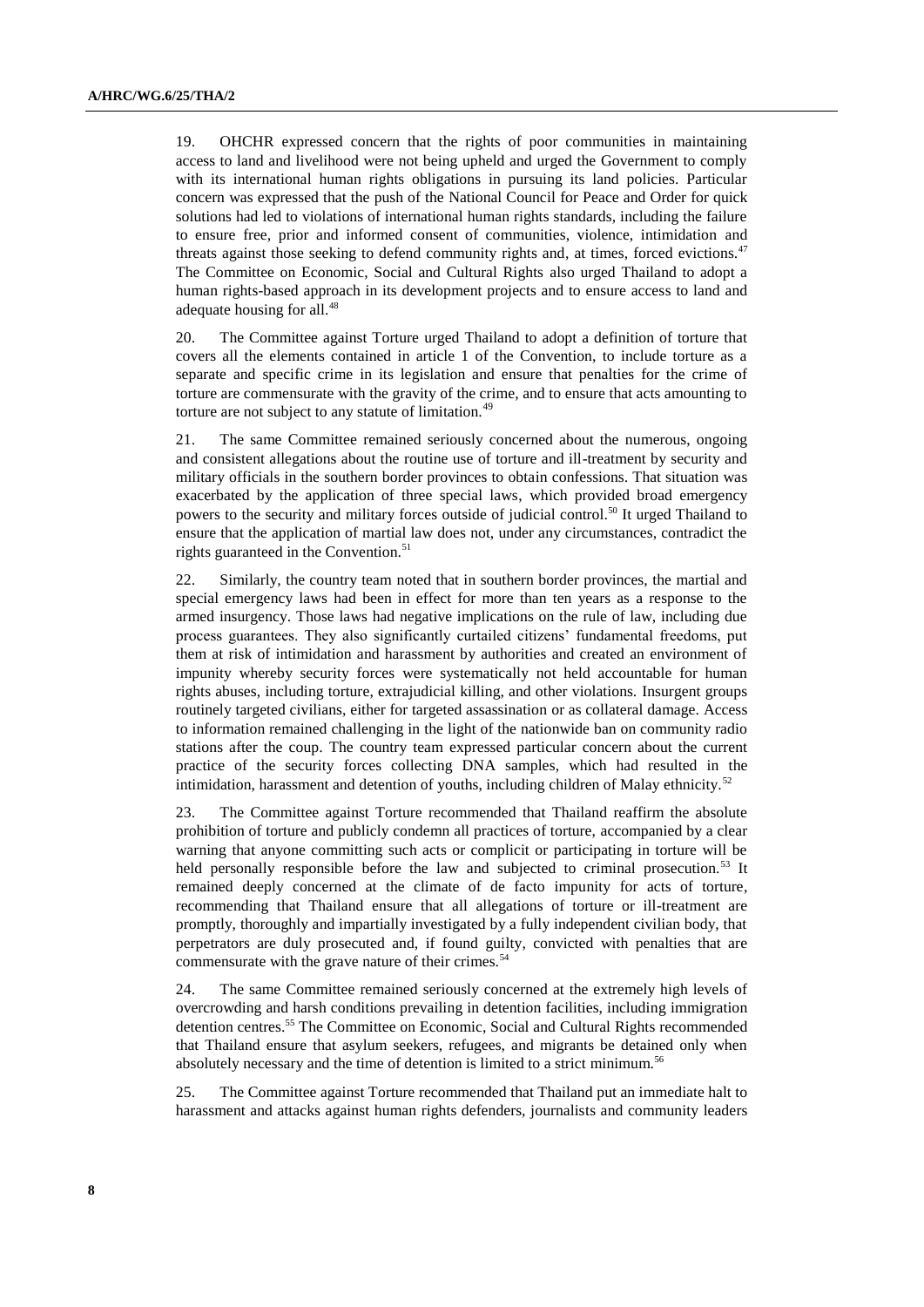and systematically investigate all reported instances of intimidation, harassment and attacks to prosecute and punish perpetrators, and guarantee effective remedies to victims and their families.<sup>57</sup>

26. The same Committee welcomed efforts to combat violence against women, in particular by criminalizing of domestic violence under section 4 of the 2007 Domestic Violence Victim Protection Act. It was concerned at the low level of prosecution for sexual and domestic violence and regretted that, in practice, domestic violence was treated as a private matter.<sup>58</sup> It recommended that Thailand further address all forms of gender-based violence and abuse by revising the relevant provisions of the Penal Code, the Criminal Procedure Code and the Domestic Violence Victim Protection Act.<sup>59</sup>

27. The Committee on the Rights of Child was concerned that corporal punishment remained lawful in the home and article 1,567 of the Civil and Commercial Code stated that those with parental authority over children had a right to impose "reasonable" punishment for the purpose of discipline.<sup>60</sup>

28. The Committee on Economic, Social and Cultural Rights was concerned that child labour was still widespread, including in agriculture, fishing and the informal economy, and that many children continued to be exploited in the child sex tourism industry. The Committee recommended that Thailand combat child sex tourism, including by establishing and implementing a comprehensive regulatory framework and strengthening international cooperation and advocacy with the tourism industry.<sup>61</sup>

29. The Committee on the Rights of the Child welcomed the 2011 ministerial regulation that prohibited persons below the age of 18 from taking part in village defence training. It was concerned about reports of informal association of children by the village defence militia Chor Ror Bor in the southern border provinces, who carried out the same or similar duties as formal members.<sup>62</sup> It recommended that Thailand explicitly criminalize by law the recruitment and involvement of children in armed forces, village defence militias or non-State armed groups.<sup>63</sup>

30. The Committee on the Rights of Child recommended that Thailand ensure that schools are not disrupted by State military and paramilitary units and protected from attacks by non-State armed groups, provide as a matter of priority psychosocial support and services to the children affected by armed violence and expedite the adoption of the Plan of Action on the Protection and Development of Children and Youth in the Southern Border Provinces.<sup>64</sup>

31. The Special Rapporteur on trafficking recommended that the Government develop and build capacity for systematic data collection, disaggregated by age and gender.<sup>65</sup> The Committee on Economic, Social and Cultural Rights called on Thailand to fully implement the recommendations of the Special Rapporteur on trafficking in persons.<sup>66</sup>

32. The Special Rapporteur on trafficking reiterated that shelters should provide safe space for trafficked persons' recovery and reintegration, and that the Ministry of Social Development and Human Security should provide comprehensive and individually tailored assistance.<sup>67</sup>

### **C. Administration of justice, including impunity, and the rule of law**

33. The country team noted that section 44 of the Interim Constitution provided unlimited executive, judicial and legislative power to the head of the National Council for Peace and Order without any oversight, and that order No. 3/2015 of the National Council for Peace and Order granted law enforcement powers to a broad range of soldiers, including the power to detain anybody without judicial review for seven days. It also noted that, since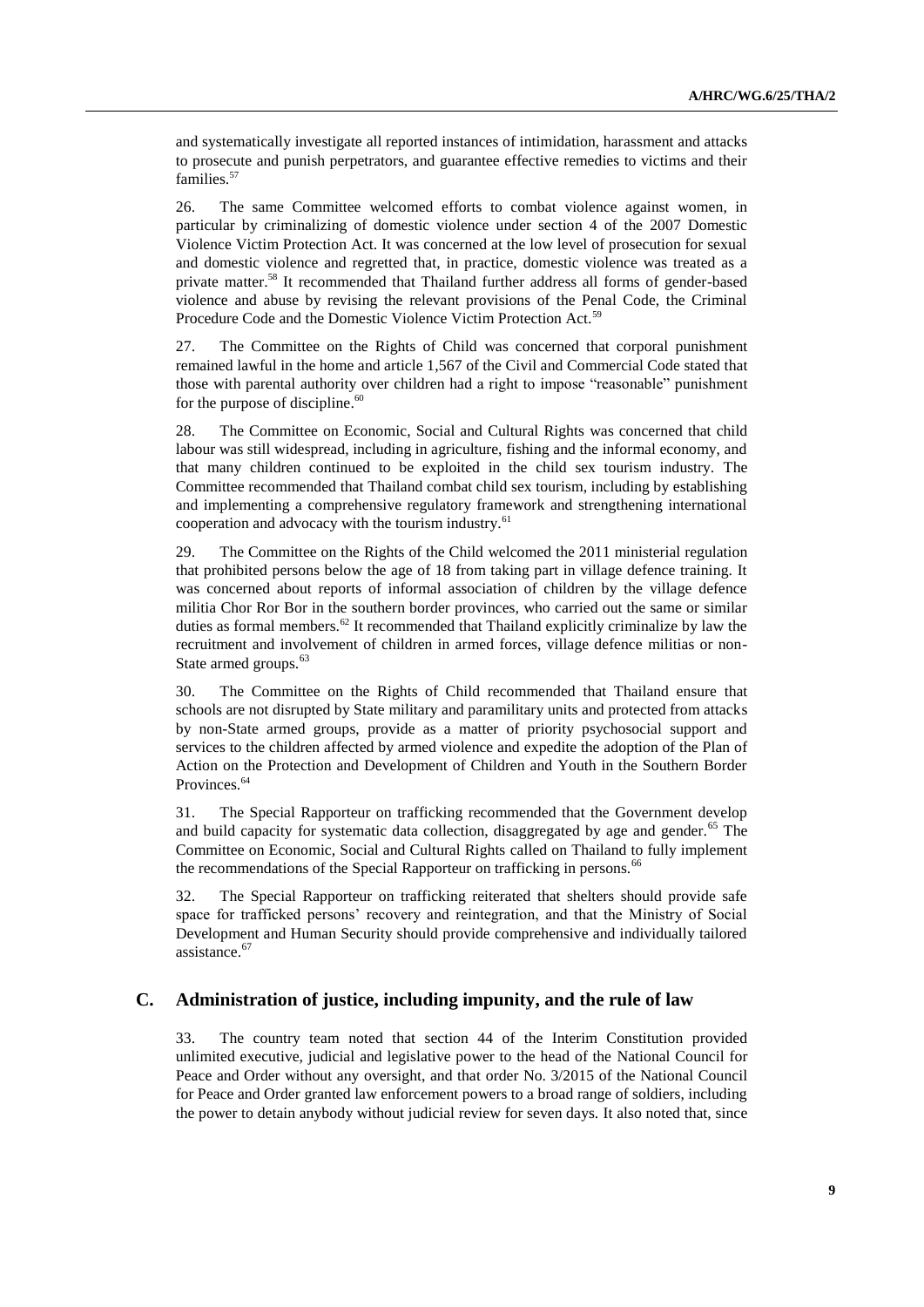the coup d'état, at least 856 civilians had been tried in the military court raising a number of concerns, including the capacity and independence of the military courts and right to fair trial. Moreover, more than 1,200 people had been summoned, arrested, and/or detained by the military since the coup.<sup>68</sup>

34. OHCHR also called on the Government to stop using military facilities to hold civilian detainees.<sup>69</sup> The Committee against Torture recommended that Thailand ensure the effective monitoring and inspection of all places of detention through regular and unannounced visits by independent national and international monitors to prevent torture and other cruel, inhuman or degrading treatment or punishment.<sup>70</sup>

35. The Committee against Torture recommended that Thailand ensure that victims of torture and ill-treatment receive redress. $71$ 

36. The Committee on the Rights of Child remained concerned that the minimum age of criminal responsibility, which had been raised from 7 years to 10 years, still remained below internationally acceptable standards. It recommended that Thailand raise the minimum age of criminal responsibility, and to ensure that children are detained separately from adults and promote alternative measures to detention wherever possible.<sup>72</sup>

37. The Committee on Economic, Social and Cultural Rights was concerned at reports indicating widespread and pervasive corruption. It recommended that Thailand address the underlying causes, enhance the effectiveness of the legal, structural and policy measures to combat corruption and ensure protection to victims of violations of economic, social and cultural rights caused by corruption and their lawyers, as well as to whistle-blowers and witnesses of corruption cases.<sup>73</sup> The Committee against Torture was concerned about the consistent cases of attacks against witnesses in criminal cases, recommending the amendment of Witness Protection Act to ensure that witnesses and their family members are effectively protected and assisted.<sup>74</sup>

#### **D. Right to privacy, marriage and family life**

38. The Committee on the Rights of Child was concerned that the media did not fully respect the children's right to privacy in their reporting and that children's identity could often be established, especially in sensitive cases of child abuse and exploitation and under the juvenile justice system. 75

39. While welcoming that the legal minimum age of marriage was 17 years for both boys and girls, the Committee on the Rights of Child expressed concern that the age limit could be lowered to 13 years in cases where children were sexually abused and could consequently marry the perpetrators, who in turn avoided any criminal prosecution for the crime.<sup>76</sup>

40. The Committee on Economic, Social and Cultural Rights remained concerned that a large number of births were not registered in practice.<sup>77</sup> The Committee on the Rights of Child recommended that Thailand ensure birth registration for all children born on its territory, especially those who are not registered due to the economic status of their parents, ethnicity and immigration status.<sup>78</sup>

41. The Committee on the Rights of the Child remained concerned that considerable numbers of children were neglected due to their parents' migration to urban areas or the AIDS-related death of parents. 79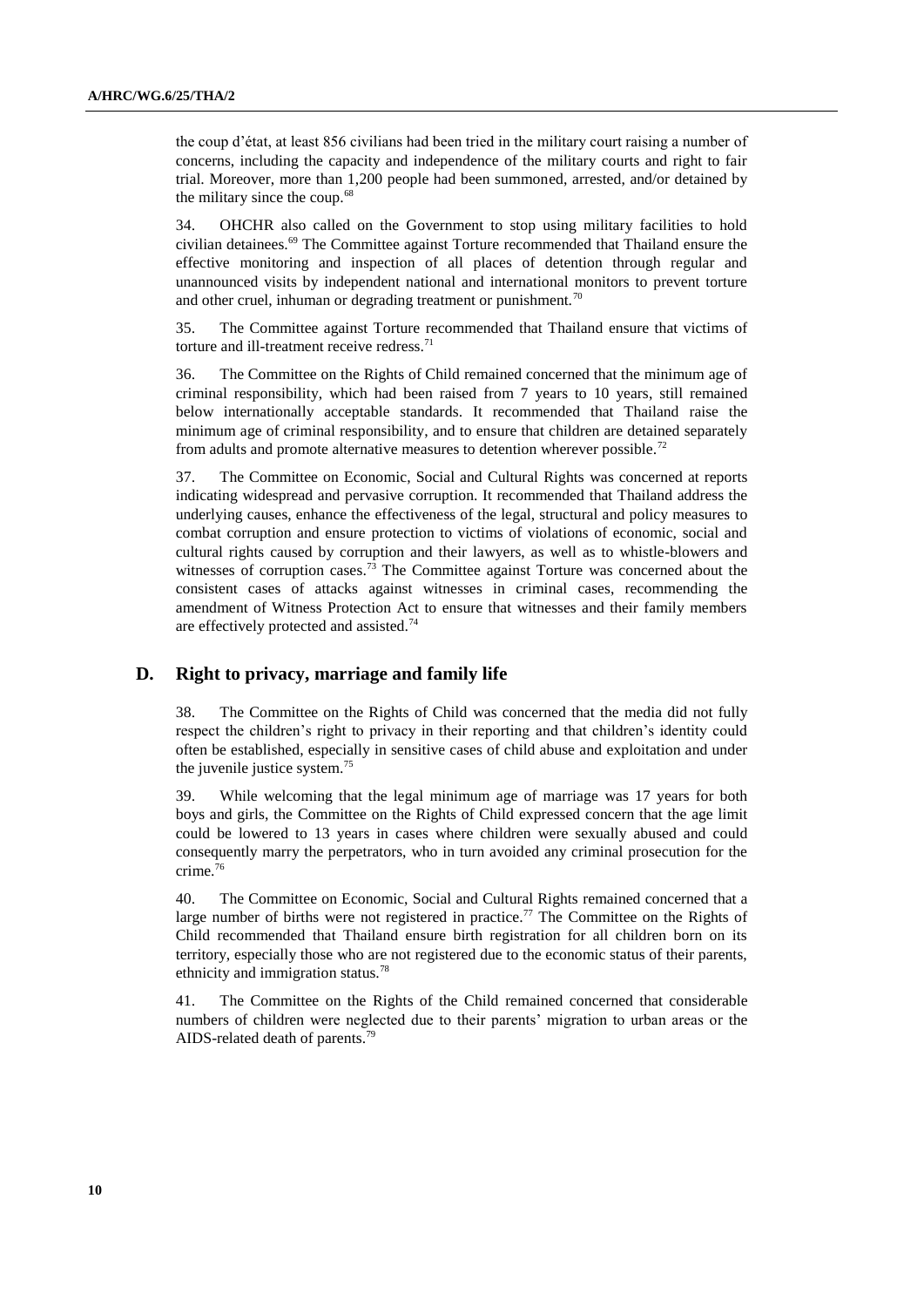## **E. Freedom of expression, association and peaceful assembly, and the right to participate in public and political life**

42. The country team noted that, since the coup, the National Council for Peace and Order had issued a number of orders primarily aimed at clamping down on press freedom and freedom of expression. It expressed concern about continued restrictions on freedom of expression, including the closing down of anti-junta media and websites, banning of books, arrests of persons for the expression of opinions and strict enforcement of broadly defined lese-majesty laws.<sup>80</sup>

43. The United Nations Educational, Scientific and Cultural Organization (UNESCO) recommended that Thailand decriminalize defamation and place it within a civil code that is in accordance with international standards.<sup>81</sup>

44. The country team expressed concern about restrictions on freedom of assembly and association. In that regard, it noted that order No. 3/2015 of the National Council for Peace and Order banned organizing or taking part in public gatherings of more than five people and announcement No. 14/2014 banned any anti-National Council for Peace and Order protest/activities. The new Public Assembly Act, which came into effect on 13 August 2015, required protest organizers to notify authorities 24 hours in advance of the purpose and duration of the gathering and the venue. The law also banned public gatherings within 150 metres of government offices, airports, ports, bus and train stations, hospitals or royal residences.<sup>82</sup>

45. On 22 January 2016, OHCHR urged the Thai military to drop all charges against the 11 student activists arrested for violating a ban on political gatherings. They had been charged with violating an order published by the National Council for Peace and Order, which banned political gathering of more than five persons. Moreover, OHCHR expressed concern about the use of the order of the National Council for Peace and Order instead of a law under the Public Assembly Act of 2015, which meant that the case would be heard by a military court, which raised the risk of an unfair trial and left defendants with no right to appeal.<sup>83</sup> Previously regarding the same case, OHCHR expressed concern about the restrictions on fundamental freedoms imposed by the National Council for Peace and Order, adding that freedoms of expression and assembly were particularly important in resolving difficult political issues through dialogue and debate.<sup>84</sup>

46. The Committee on Economic, Social and Cultural Rights was concerned at the persistent gender-role stereotypes in the family and society, which resulted in a low level of women's representation in appointed and elected positions in the public and political decision-making.<sup>85</sup>

### **F. Right to work and to just and favourable conditions of work**

47. The Committee on Economic, Social and Cultural Rights was concerned at the scale of the informal economy and a large number of individuals work without legal and social protection.<sup>86</sup> It recommended that Thailand strengthen its measures to eradicate forced labour, especially on fishing vessels. It also urged Thailand to ensure that employers violating labour rights are prosecuted.<sup>87</sup>

48. The same Committee was concerned that many domestic workers were not covered by the Home Workers Protection Act, thus not enjoying guarantees with regard to minimum wages, working hours, overtime payment and social security.<sup>88</sup>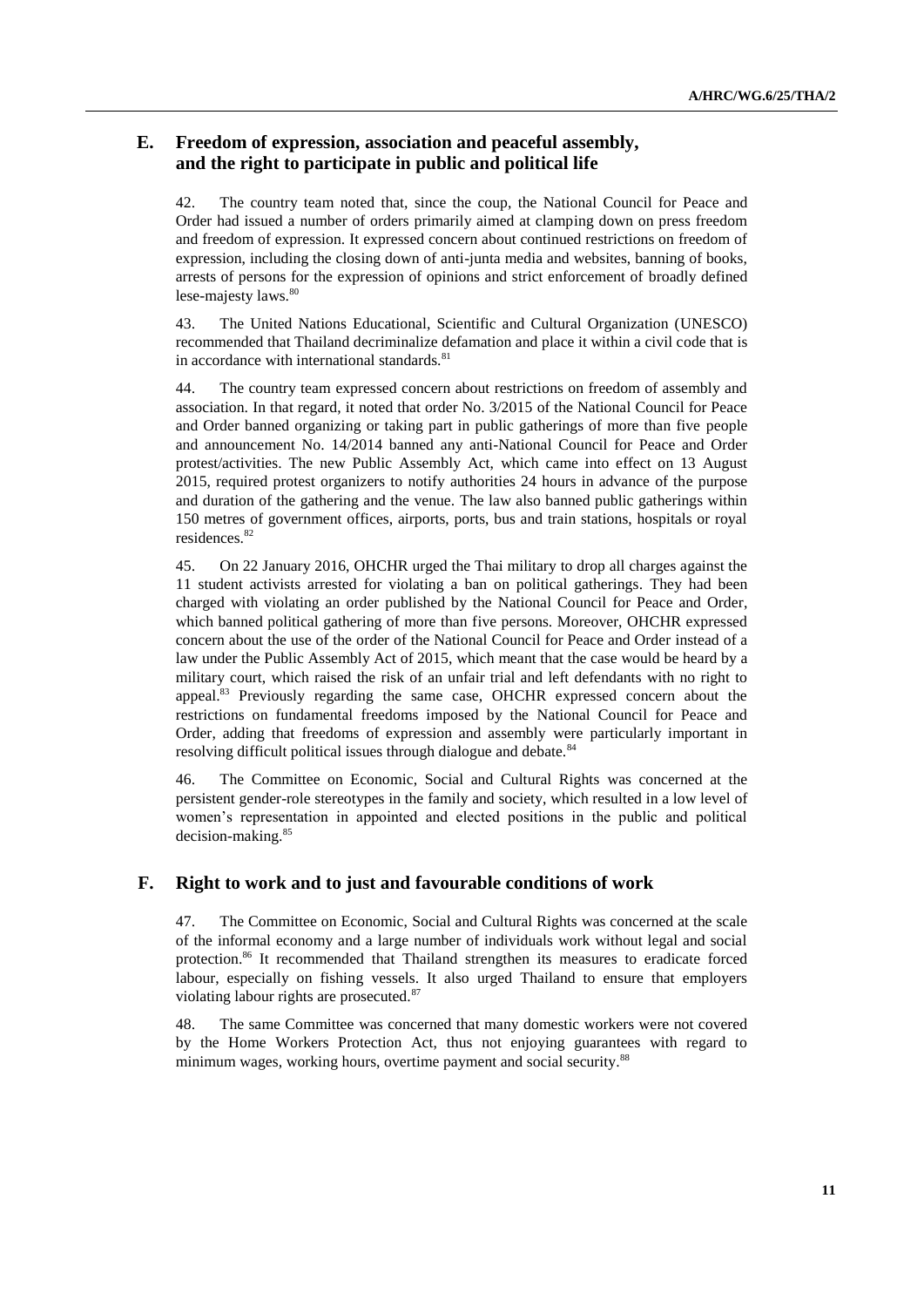49. The Committee recommended that Thailand ensure all workers receive a minimum wage that enables them to enjoy decent living conditions for themselves and their families and to eliminate the persistent wage gap between women and men.<sup>89</sup>

50. The Committee was concerned that educational personnel of private and public universities, workers of public organizations and non-Thai nationals did not have the right to form trade unions. It urged Thailand to extend the right to form trade unions to nonnationals. 90

51. The Committee was concerned that, under the State Enterprise Labour Relations Act, all public sector employees did not enjoy the right to strike. It recommended that Thailand ensure that public sector employees who do not provide essential services are entitled to their right to strike.<sup>91</sup>

#### **G. Right to social security and to an adequate standard of living**

52. The Committee on the Elimination of Racial Discrimination was concerned about the inadequate access to social welfare and public services by certain ethnic groups because of language barriers and the limited availability of such services where they lived.<sup>92</sup>

53. The Special Rapporteur on the human right to safe drinking water and sanitation urged the Government to take affirmative action to reach "invisible" individuals caught in a protection gap, including migrants, indigenous populations, informal settlement dwellers and prisoners. She recommended that Thailand establish an independent regulator to undertake independent monitoring, particularly of water and sanitation quality and affordability, ensure genuine public participation and impose meaningful penalties for noncompliance; and ensure that funding of the water and sanitation sectors is reported by all concerned, including donors, private providers and non-governmental organizations, to obtain a complete picture of the resources allocated to the sectors and how different groups of the population are being targeted.<sup>93</sup>

54. The Committee on Economic, Social and Cultural Rights was concerned at reports that 10 per cent of families in urban areas lived in informal settlements, were vulnerable to forced evictions and encountered major problems in accessing basic services. It was also concerned that, despite a continuous decline in poverty, an estimated 10.94 per cent of the total population lived in poverty. It recommended that Thailand increase its efforts to overcome the housing shortage and ensure that persons living in informal settlements are protected against forced evictions and enjoy access to basic services, such as water and sanitation.<sup>94</sup>

55. The same Committee was concerned about reports that the implementation of its forest conservation policy had resulted in the destruction of crops and forced evictions, recommending that Thailand ensure forced evictions are only used as a measure of last resort and persons forcibly evicted are provided with adequate compensation and/or relocation.<sup>95</sup>

### **H. Right to health**

56. The Committee on Economic, Social and Cultural Rights was concerned that the universal health care scheme did not adequately cover disadvantaged and marginalized individuals and groups, including persons with disabilities and persons living in remote rural areas, and that stateless persons, migrants, asylum seekers and refugees still faced obstacles in accessing basic health-care services. 96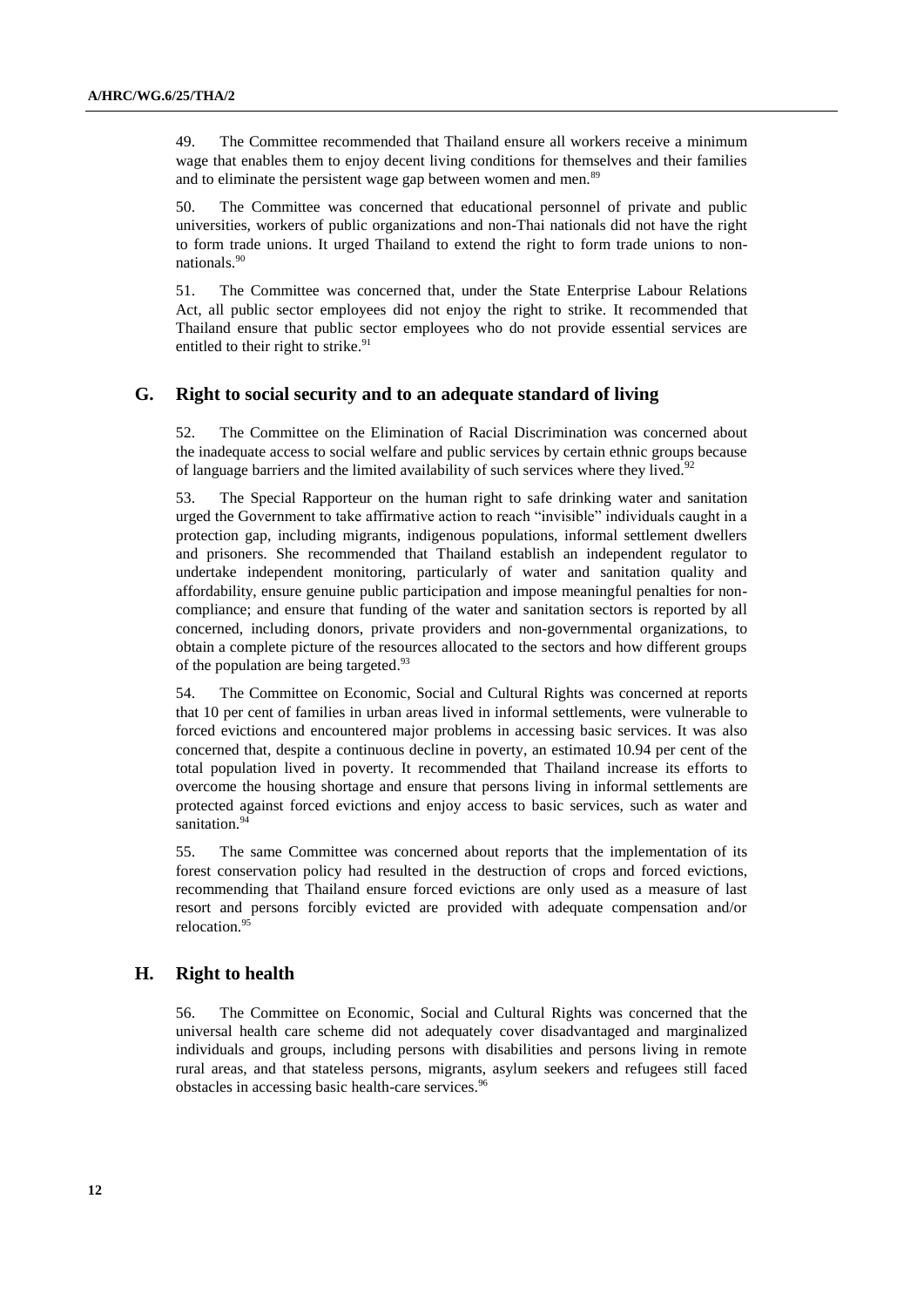57. The same Committee recommended that Thailand take preventive measures to address the problem of the high rate of teenage pregnancies and unsafe abortions, strengthen its sexual and reproductive health education programmes that are ageappropriate for both boys and girls and ensure the accessibility, availability and affordability of sexual and reproductive health services.<sup>97</sup>

58. The same Committee was concerned that compulsory treatment and detention had adverse effects on the health of drug users, including increased infection of HIV and hepatitis, and on their reluctance to seek treatment.<sup>98</sup>

59. The Committee on the Rights of Child welcomed the decrease in the number of people who died of HIV/AIDS due to the use of antiretroviral drugs, although the coverage did not extend sufficiently to non-Thai populations such as migrants, refugees and asylum seekers.<sup>99</sup>

## **I. Right to education**

60. The Committee on Economic, Social and Cultural Rights recommended that Thailand ensure all children under its jurisdiction effectively have access to free basic primary education, and address the reasons for school dropout and improve the overall quality of education, including by ensuring that teachers are well trained and fully qualified.<sup>100</sup>

61. The Committee on the Rights of Child regretted the low retention and transition rates persisting at all levels, with a substantial number of children without secondary education. It urged Thailand to encourage children, especially boys in the southern border provinces, to continue their education in secondary schools; and to implement the 2010 National Language Education Policy to ensure effective bilingual education from the early years especially for non-Thai-speaking children.<sup>101</sup>

62. The Committee on Economic, Social and Cultural Rights expressed concern at the reports of attacks on teachers and schools. It recommended that Thailand take all measures to ensure that schools and teachers are protected from attacks and that everyone has access to education.<sup>102</sup>

## **J. Cultural rights**

63. The Committee on Economic, Social and Cultural Rights was concerned at the adverse effect of the excessive interpretation of lese-majesty on the enjoyment of the right of everyone to take part in cultural life. 103

### **K. Persons with disabilities**

64. The Committee on the Rights of Child was seriously concerned about the large number of children with disabilities who were not in school and that youth policies did not identify them as special target groups, as well as the limited proportion of children with disabilities who received education beyond the pre-primary level.<sup>104</sup>

## **L. Minorities and indigenous peoples**

65. The Committee on Economic, Social and Cultural Rights was concerned at the denial of the traditional rights of ethnic minorities to their ancestral lands and natural resources, recommending removing all obstacles to enjoyment of traditional individual and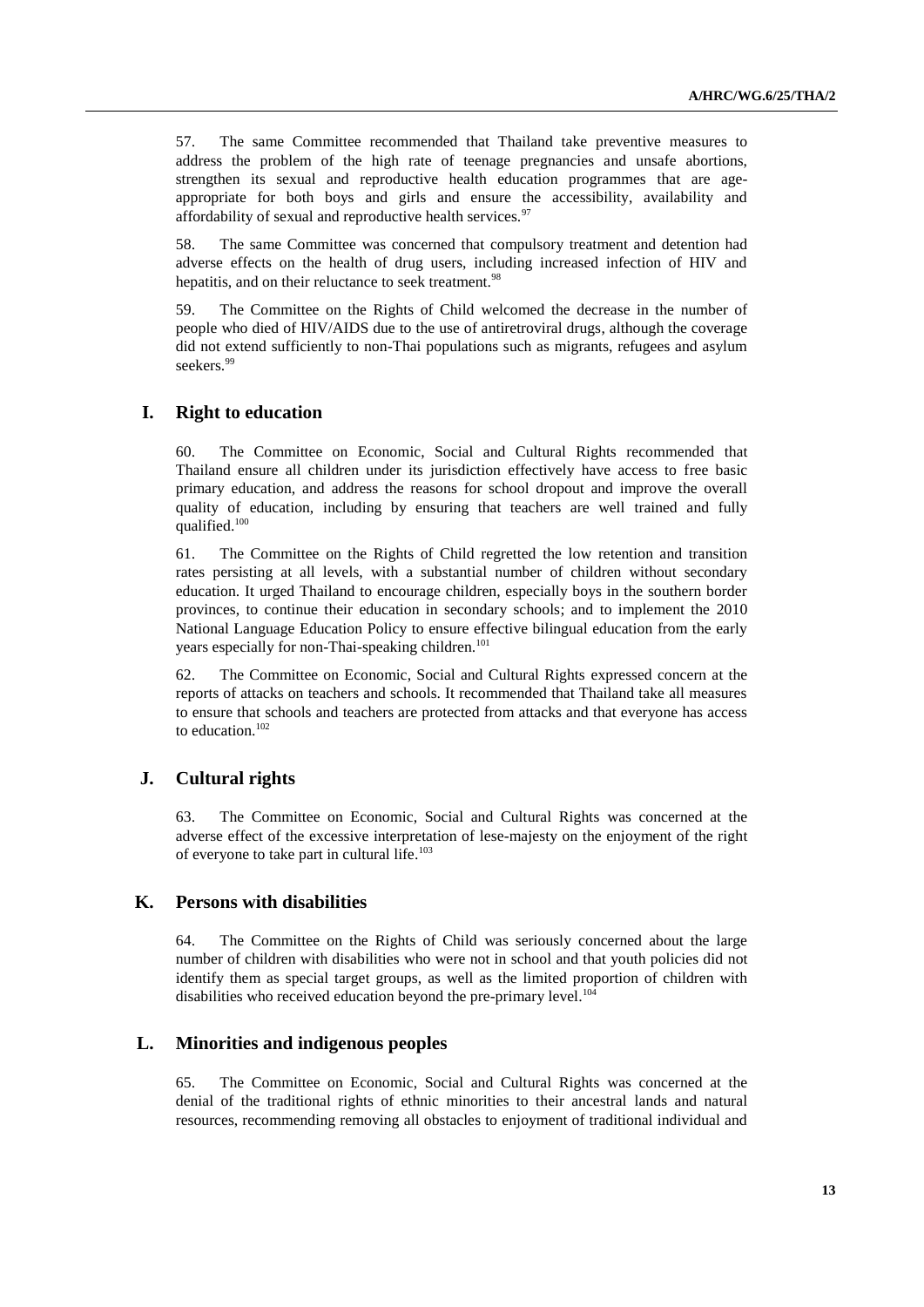communal rights by ethnic minorities in their ancestral lands, and guaranteeing land tenure rights without discrimination to ensure access to land and adequate housing for all.<sup>105</sup>

66. The Committee on Economic, Social and Cultural Rights expressed concern at the lack of recognition of indigenous peoples by Thailand. In the light of the ongoing constitutional reform, it invited Thailand to give legal and political recognition to its indigenous peoples based on self-identification. It recommended guaranteeing the rights of indigenous peoples to own, use, control and develop the lands, territories and resources that they have traditionally owned, occupied or otherwise used or acquired.<sup>106</sup>

67. The Committee on the Elimination of Racial Discrimination was concerned that the various forestry and environment protection laws could had a discriminatory effect on ethnic groups living in forests. It urged Thailand to review the relevant forestry laws in order to ensure respect for ethnic groups' way of living, livelihood and culture, and their right to free and prior informed consent in decisions affecting them.<sup>107</sup>

#### **M. Migrants, refugees and asylum seekers**

68. The country team noted that undocumented migrant workers, including adolescents, could be subject to deception and human trafficking by means of debt bondage, passport retention and physical abuse, particularly in fisheries, agriculture and as domestic helpers. It also noted cases of mass expulsions of migrant workers, and highlighted the need to take further steps to ensure migrant workers' rights to access to social services.<sup>108</sup>

69. The Special Rapporteur on trafficking recommended that Thailand review its labour and migration laws to accommodate the demands for cheap, low- or semi-skilled labour and provide for safe migration options, and eliminate vulnerabilities of migrant workers and their families to all forms of human trafficking. The Government should consider further extending the nationality verification process to irregular migrant workers without valid work permits and to those who did not complete the process before the previous deadline, and ensure that the process is efficient, transparent and cost-effective.<sup>109</sup>

70. The country team noted that there had been at least 155 persons subjected to refoulement either from within the territory of Thailand or as a result of non-admission between 2012 and mid-2015. It expressed concern that arrest and detention of refugees and asylum seekers, including children, continued to be a significant issue and a regular event.<sup>110</sup> The Committee against Torture was also concerned at the use of lengthy and indefinite detention in immigration detention centres for asylum seekers and migrants who entered Thailand undocumented.<sup>111</sup> In that regard, the country team, along with the Office of the United Nations High Commissioner for Refugees (UNHCR), recommended that Thailand apply existing Thai law permitting non-detention with a regular reporting requirement for refugees and asylum-seekers, institute a formal policy prohibiting the detention of refuge and asylum-seeking children and release all detained refugee and asylum-seeking children. It was also recommended that Thailand refrain from the refoulement of asylum seekers, refugees, migrants in refugee-like situations, and asylumseeking or refugee victims of trafficking and smuggling.<sup>112</sup>

71. The Committee on Economic, Social and Cultural Rights urged Thailand to adapt its legal framework to ensure due protection of asylum seekers and refugees in line with its international obligations and the full enjoyment of their economic, social and cultural rights.<sup>113</sup>

72. The same Committee was concerned about reports that migrants and refugees, in particular Rohingyas, were left without access to emergency assistance after being denied the possibility to disembark their vessels. It called on Thailand to redouble its efforts, including through strengthened international and regional cooperation, to ensure that the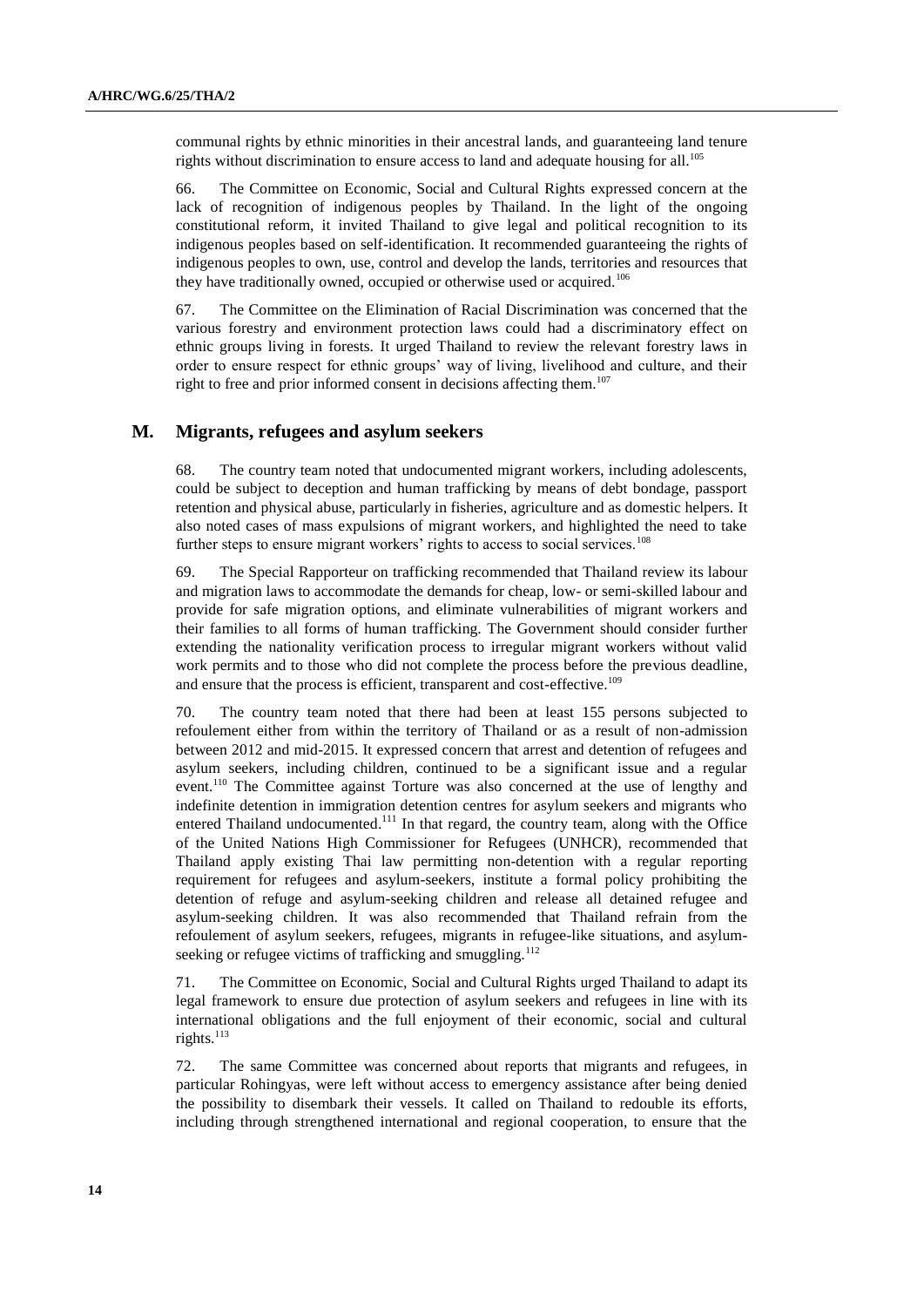economic, social and cultural rights, including access to water, food and medical assistance, of all migrants and refugees arriving on boats are protected and to stop boat "pushbacks". 114

73. The Committee on the Elimination of Racial Discrimination welcomed the setting of the target of granting of legal status to about 300,000 persons within a time frame of three years.<sup>115</sup> The Committee on Economic, Social and Cultural Rights was concerned that a large number of persons, particularly among ethnic groups, migrants, refugees and asylum seekers, remained stateless. It recommended facilitating the naturalization and integration of stateless persons, including by addressing remaining gaps in the Nationality Act.<sup>116</sup>

#### **N. Right to development, and environmental issues**

74. The Committee on Economic, Social and Cultural Rights was concerned about the adverse effects of economic activities connected with the exploitation of natural resources, including large-scale projects such as the Map Ta Phut Industrial Estate. It recommended establishing participatory mechanisms to ensure that no decision is made that may affect access to resources without consulting the individuals and communities concerned, with a view to seeking their free, prior and informed consent.<sup>117</sup>

75. The same Committee recommended that Thailand ensure companies incorporated or with their main offices under the State's jurisdiction are legally accountable regarding violations of economic, social and cultural rights in their projects abroad, in particular in cross-border development projects.<sup>118</sup>

76. The Committee was concerned at shortcomings in the effective implementation of regulations on environmental quality and industrial activity to prevent harm. It recommended that Thailand comprehensively regulate environmental protection and ensure strict enforcement of its environmental legislation to prevent harmful effects on the health of the population.<sup>119</sup>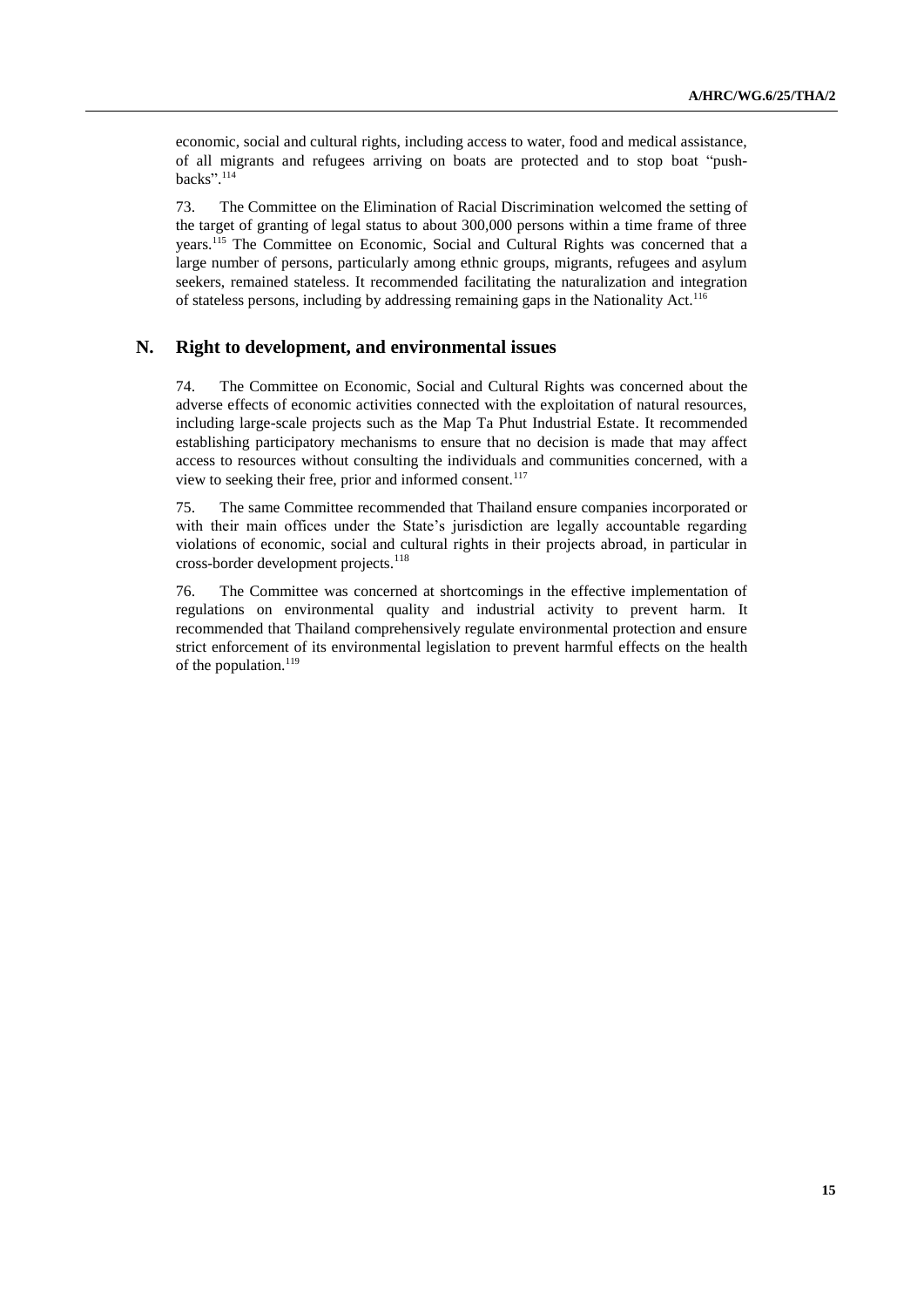#### *Notes*

- $1$  Unless indicated otherwise, the status of ratification of instruments listed in the table may be found on the official website of the United Nations Treaty Collection database, Office of Legal Affairs of the United Nations Secretariat, [http://treaties.un.org/.](http://treaties.un.org/) Please also refer to the United Nations compilation on Thailand from the previous cycle (A/HRC/WG.6/12/THA/2).
- <sup>2</sup> The following abbreviations have been used in the present document:

| <b>ICERD</b>     | International Convention on the Elimination of All Forms of                   |
|------------------|-------------------------------------------------------------------------------|
|                  | Racial Discrimination                                                         |
| <b>ICESCR</b>    | International Covenant on Economic, Social and Cultural Rights                |
| <b>OP-ICESCR</b> | Optional Protocol to ICESCR                                                   |
| <b>ICCPR</b>     | International Covenant on Civil and Political Rights                          |
| <b>ICCPR-OP1</b> | <b>Optional Protocol to ICCPR</b>                                             |
| <b>ICCPR-OP2</b> | Second Optional Protocol to ICCPR, aiming at the abolition of the             |
|                  | death penalty                                                                 |
| <b>CEDAW</b>     | Convention on the Elimination of All Forms of Discrimination<br>against Women |
| <b>OP-CEDAW</b>  | Optional Protocol to CEDAW                                                    |
| <b>CAT</b>       | Convention against Torture and Other Cruel, Inhuman or                        |
|                  | Degrading Treatment or Punishment                                             |
| OP-CAT           | Optional Protocol to CAT                                                      |
| <b>CRC</b>       | Convention on the Rights of the Child                                         |
| <b>OP-CRC-AC</b> | Optional Protocol to CRC on the involvement of children in<br>armed conflict  |
| OP-CRC-SC        | Optional Protocol to CRC on the sale of children, child                       |
|                  | prostitution and child pornography                                            |
| <b>OP-CRC-IC</b> | Optional Protocol to CRC on a communications procedure                        |
| <b>ICRMW</b>     | International Convention on the Protection of the Rights of All               |
|                  | Migrant Workers and Members of Their Families                                 |
| <b>CRPD</b>      | Convention on the Rights of Persons with Disabilities                         |
| <b>OP-CRPD</b>   | Optional Protocol to CRPD                                                     |
| <b>ICPPED</b>    | International Convention for the Protection of All Persons from               |
|                  | <b>Enforced Disappearance</b>                                                 |

- Enforced Disappearance<br>
<sup>3</sup> Individual complaints: ICCPR-OP 1, art. 1; OP-CEDAW, art. 1; OP-CRPD, art. 1; OP-ICESCR, art. 1; OP-CRC-IC, art. 5; ICERD, art. 14; CAT, art. 22; ICRMW, art. 77; and ICPPED, art. 31. Inquiry procedure: OP-CEDAW, art. 8; CAT, art. 20; ICPPED, art. 33; OP-CRPD, art. 6; OP-ICESCR, art. 11; and OP-CRC-IC, art. 13. Inter-State complaints: ICCPR, art. 41; ICRMW, art. 76; ICPPED, art. 32; CAT, art. 21; OP-ICESCR, art. 10; and OP-CRC-IC, art. 12. Urgent action: ICPPED, art. 30.
- <sup>4</sup> Information relating to other relevant international human rights instruments, including regional instruments, may be found in the pledges and commitments undertaken by Thailand before the Human Rights Council, as contained in the note verbale dated 22 July 2014 sent by the Permanent Mission of Thailand to the United Nations addressed to the President of the General Assembly.
- 5 Protocol to Prevent, Suppress and Punish Trafficking in Persons, Especially Women and Children, supplementing the United Nations Convention against Transnational Organized Crime.
- <sup>6</sup> 1951 Convention relating to the Status of Refugees and its 1967 Protocol, 1954 Convention relating to the Status of Stateless Persons, and 1961 Convention on the Reduction of Statelessness.
- <sup>7</sup> Geneva Convention for the Amelioration of the Condition of the Wounded and Sick in Armed Forces in the Field (First Convention); Geneva Convention for the Amelioration of the Condition of Wounded, Sick and Shipwrecked Members of Armed Forces at Sea (Second Convention); Geneva Convention relative to the Treatment of Prisoners of War (Third Convention); Geneva Convention relative to the Protection of Civilian Persons in Time of War (Fourth Convention); For the official status of ratifications, see International Committee of the Red Cross, www.icrc.org/ihl.
- 8 Protocol Additional to the Geneva Conventions of 12 August 1949, and relating to the Protection of Victims of International Armed Conflicts (Protocol I); Protocol Additional to the Geneva Conventions of 12 August 1949, and relating to the Protection of Victims of Non-International Armed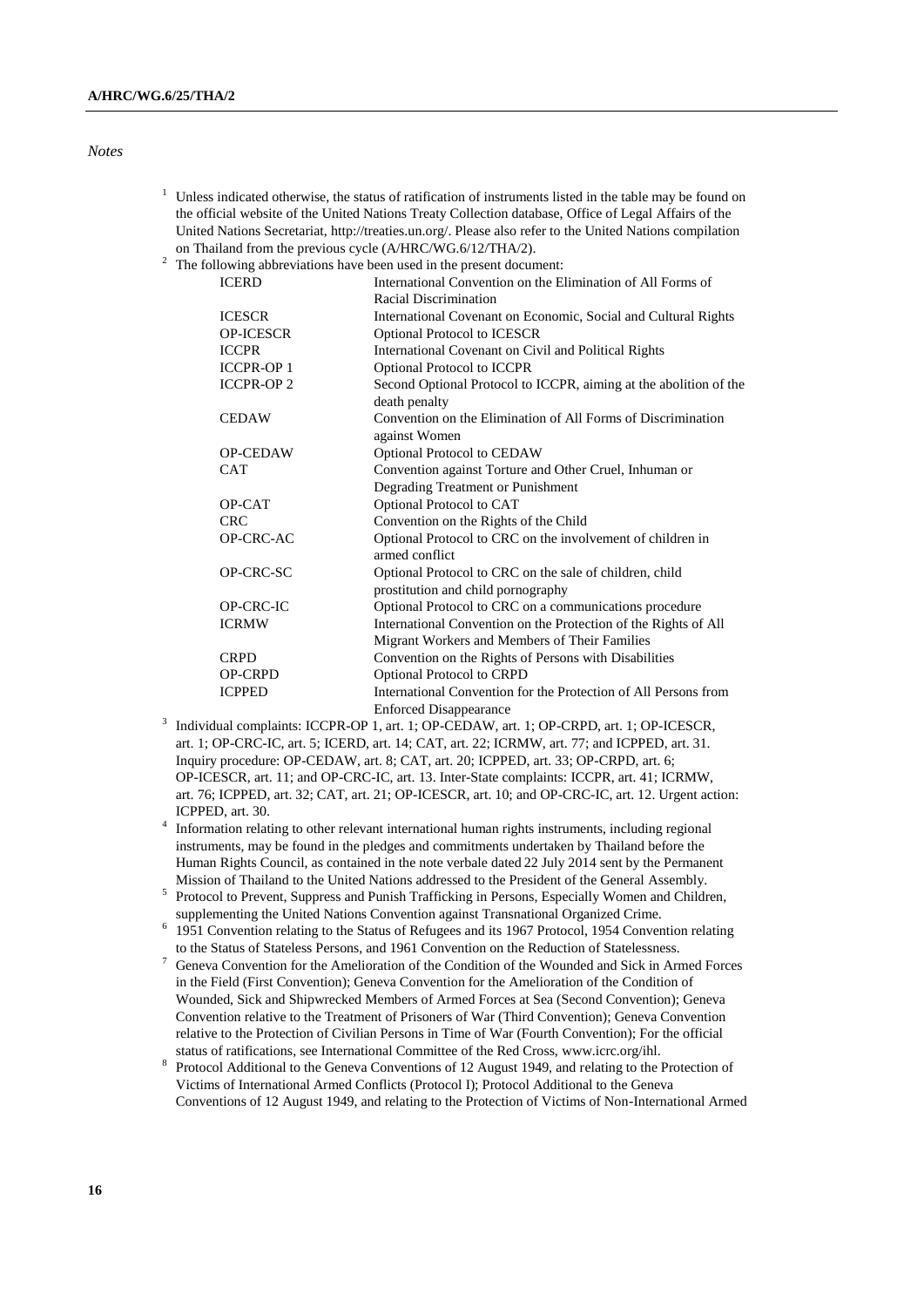Conflicts (Protocol II); Protocol Additional to the Geneva Conventions of 12 August 1949, and relating to the Adoption of an Additional Distinctive Emblem (Protocol III). For the official status of ratifications, see International Committee of the Red Cross, www.icrc.org/ihl.

- 9 International Labour Organization (ILO) Forced Labour Convention, 1930 (No. 29); Abolition of Forced Labour Convention, 1957 (No. 105); Freedom of Association and Protection of the Right to Organise Convention, 1948 (No. 87); Right to Organise and Collective Bargaining Convention, 1949 (No. 98); Equal Remuneration Convention, 1951 (No. 100); Discrimination (Employment and Occupation) Convention, 1958 (No. 111); Minimum Age Convention, 1973 (No. 138); Worst Forms of Child Labour Convention, 1999 (No. 182).
- <sup>10</sup> ILO Indigenous and Tribal Peoples Convention, 1989 (No. 169) and Domestic Workers Convention, 2011 (No. 189).
- <sup>11</sup> See E/C.12/THA/CO/1-2, paras. 21 and 36, CRC/C/THA/CO/3-4, para. 86, CAT/C/THA/CO/1, para. 14, and CERD/C/THA/CO/1-3, para. 26. See also United Nations country team submission for the universal periodic review of Thailand, para. 3.
- $12$  See CAT/C/THA/CO/1, para. 8.
- <sup>13</sup> See CRC/C/THA/CO/3-4, para. 10.
- <sup>14</sup> See CERD/C/THA/CO/1-3, para. 8.
- <sup>15</sup> Ibid., para. 11
- <sup>16</sup> See CRC/C/THA/CO/3-4, para. 42, and country team submission for the universal periodic review of Thailand, para. 3.
- $17$  See CRC/C/THA/CO/3-4, para. 69.
- <sup>18</sup> Ibid., para. 75.
- <sup>19</sup> See CERD/C/THA/CO/1-3, para. 25.<br><sup>20</sup> See A/HPC/20/18/Add 2, para. 77.
- <sup>20</sup> See A/HRC/20/18/Add.2, para. 77.<br><sup>21</sup> See E/C 12/THA/CO/1.2, para. 9.
- See E/C.12/THA/CO/1-2, para. 9.
- $\frac{22}{23}$  Ibid., para. 20.
- Ibid., para. 24.
- <sup>24</sup> Ibid., para. 6.
- <sup>25</sup> Press statement, "UN human rights chief alarmed by Thai Government's adoption of potentially unlimited and 'draconian' powers", 2 April 2016 (available at www.ohchr.org/EN/NewsEvents/Pages/DisplayNews.aspx?NewsID=15793&LangID=E) and country team submission for the universal periodic review of Thailand, para. 9.
- <sup>26</sup> See country team submission for the universal periodic review of Thailand, para. 11.
- According to article 5 of the rules of procedure of the International Coordinating Committee of National Institutions for the Promotion and Protection of Human Rights Sub-Committee on Accreditation, the classifications for accreditation used by the Sub-Committee are: A: Voting Member (fully in compliance with each of the Paris Principles), B: Non-Voting Member (not fully in compliance with each of the Paris Principles or insufficient information provided to make a determination), C: No Status (not in compliance with the Paris Principles).
- <sup>28</sup> The list of national human rights institutions with accreditation status granted by the International Coordinating Committee of National Institutions for the Promotion and Protection of Human Rights is available from http://nhri.ohchr.org/EN/Documents/Status%20Accreditation%20Chart.pdf.
- <sup>29</sup> See E/C.12/THA/CO/1-2, para. 7.
- <sup>30</sup> See CRC/C/THA/CO/3-4, para. 18. See also country team submission for the universal periodic review of Thailand, paras. 14-15.
- <sup>31</sup> See country team submission for the universal periodic review of Thailand, para. 16.
- <sup>32</sup> See CERD/C/THA/CO/1-3, para. 32.<br><sup>33</sup> See CERD/C/THA/CO/1 3/Add 1
- See CERD/C/THA/CO/1-3/Add.1.
- <sup>34</sup> Letter dated 29 August 2014 from the Committee on the Elimination of Racial Discrimination addressed to the Permanent Representative of Thailand to the United Nations Office and other International organizations at Geneva, , p. 1, available from [http://tbinternet.ohchr.org/Treaties/CERD/Shared%20Documents/THA/INT\\_CERD\\_FUL\\_THA\\_184](http://tbinternet.ohchr.org/Treaties/CERD/Shared%20Documents/THA/INT_CERD_FUL_THA_18413_E.pdf) [13\\_E.pdf.](http://tbinternet.ohchr.org/Treaties/CERD/Shared%20Documents/THA/INT_CERD_FUL_THA_18413_E.pdf)
- <sup>35</sup> See CAT/C/THA/CO/1, para. 31.<br><sup>36</sup> See CAT/C/THA/CO/1/Add 1
- See CAT/C/THA/CO/1/Add.1.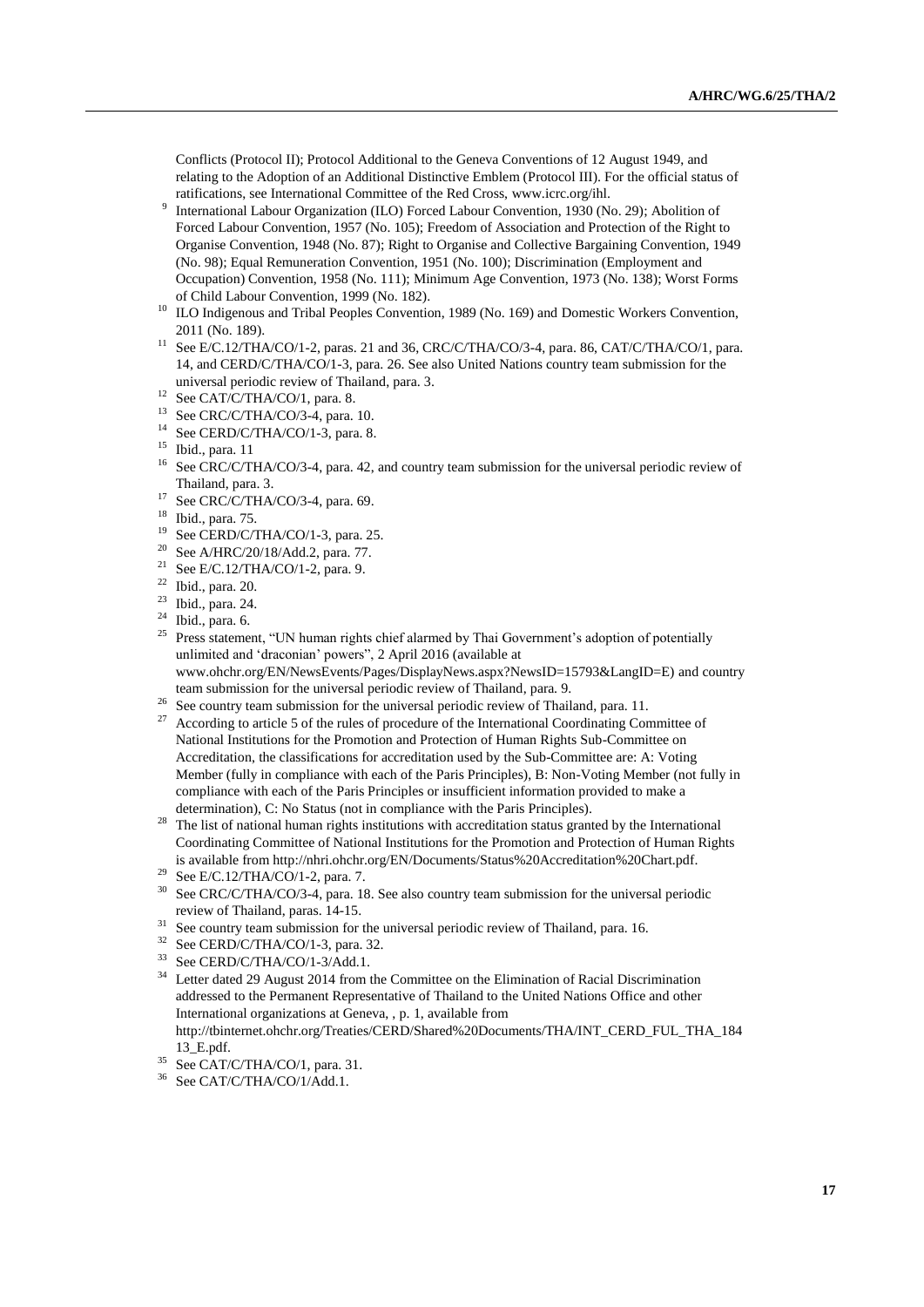- For the titles of special procedure mandate holders, see www.ohchr.org/EN/HRBodies/SP/Pages/Welcomepage.aspx.
- $38$  See E/C.12/THA/CO/1-2, para. 13.<br> $39$  Ibid. para. 17 See also country tear
- <sup>39</sup> Ibid., para. 17. See also country team submission for the universal periodic review of Thailand, para. 23.
- $^{40}$  See CERD/C/THA/CO/1-3, para. 9.
- <sup>41</sup> See CERD/C/THA/CO/1-3, para. 21, and letter dated 15 May 2015 from the Committee on the Elimination of Racial Discrimination addressed to the Permanent Representative of Thailand to the United Nations Office and other international organizations in Geneva, available from [www.ohchr.org/Documents/HRBodies/CERD/EarlyWarning/Letters/Thailand15May2015.pdf.](http://www.ohchr.org/Documents/HRBodies/CERD/EarlyWarning/Letters/Thailand15May2015.pdf)
- <sup>42</sup> See CERD/C/THA/CO/1-3, para. 20.
- <sup>43</sup> See country team submission for the universal periodic review of Thailand, para. 19.
- <sup>44</sup> See CAT/C/THA/CO/1, para. 14.
- <sup>45</sup> See E/C.12/THA/CO/1-2, para. 11.
- <sup>46</sup> Press statement, "Zeid urges Thailand to fully investigate enforced disappearances", 6 January 2016, available at www.ohchr.org/EN/NewsEvents/Pages/DisplayNews.aspx?NewsID=16924&LangID=E. See also OHCHR Regional Office for Southeast Asia, press statement, "United Nations Human Rights Office urges the Royal Thai Government to expedite the investigation into the disappearance of a prominent Karen human rights defender", 16 April 2015.
- <sup>47</sup> OHCHR Regional Office for Southeast Asia, press statement, "United Nations Human Rights Office concerned by the situation of human rights in relation to land in Thailand", 11 March 2015. See also OHCHR Regional Office for Southeast Asia, press statement, "Human rights defender advocating for land rights killed in southern Thailand", 13 February 2015.
- <sup>48</sup> See E/C.12/THA/CO/1-2, para. 10.
- See CAT/C/THA/CO/1, para. 9.
- $^{50}$  Ibid., para. 12.
- $^{51}$  Ibid., para. 4.
- <sup>52</sup> See country team submission for the universal periodic review of Thailand, para. 18.<br><sup>53</sup> See CAT/C/THA/CO/1, para. 10.
- $^{53}$  See CAT/C/THA/CO/1, para. 10.<br> $^{54}$  Thid, para. 15
- Ibid., para. 15.
- <sup>55</sup> Ibid., para. 22.
- $^{56}$  E/C.12/THA/CO/1-2, para. 28 (b).<br> $^{57}$  See CAT/C/THA/CO/1, paras. 18
- See CAT/C/THA/CO/1, paras. 18. See also para. 28.
- <sup>58</sup> Ibid., para. 16.
- $^{59}$  Ibid., para. 16.
- See CRC/C/THA/CO/3-4, para. 47.
- <sup>61</sup> See E/C.12/THA/CO/1-2, para. 25.
- $62$  See CRC/C/OPAC/THA/CO/1, para. 13.
- <sup>63</sup> Ibid., para. 18.
- <sup>64</sup> See CRC/C/THA/CO/3-4, para. 85.
- <sup>65</sup> See A/HRC/20/18/Add.2, para. 77.
- <sup>68</sup> See E/C.12/THA/CO/1-2, para. 26.
- <sup>67</sup> See A/HRC/20/18/Add.2, para. 77.
- <sup>68</sup> See country team submission for the universal periodic review of Thailand, para. 17.
- <sup>69</sup> OHCHR Regional Office for Southeast Asia, press statement, "OHCHR calls for Thailand to stop civilian detentions in military barracks", 24 November 2015. Available at
- http://bangkok.ohchr.org/news/press/Thaideathsincustody.aspx.
- $70$  See CAT/C/THA/CO/1, para. 24.
- $^{71}$  Ibid., para. 27.<br> $^{72}$  See CRC/C/TE
- <sup>72</sup> See CRC/C/THA/CO/3-4, paras. 79 and 80.<br><sup>73</sup> See E/C 12.7TLA/CO/1.2, gaze, 8
- <sup>73</sup> See E/C.12/THA/CO/1-2, para. 8.<br><sup>74</sup> See CAT/C/TUA/CO/1, para. 10
- <sup>74</sup> See CAT/C/THA/CO/1, para. 19.
- $^{75}$  See CRC/C/THA/CO/3-4, para. 45.
- $^{76}$  Ibid., para. 31.<br> $^{77}$  See F/C 12/TH
- $^{77}$  See E/C.12/THA/CO/1-2, para. 14.<br> $^{78}$  See CRC/C/THA/CO/3-4, para. 44
- See CRC/C/THA/CO/3-4, para. 44.